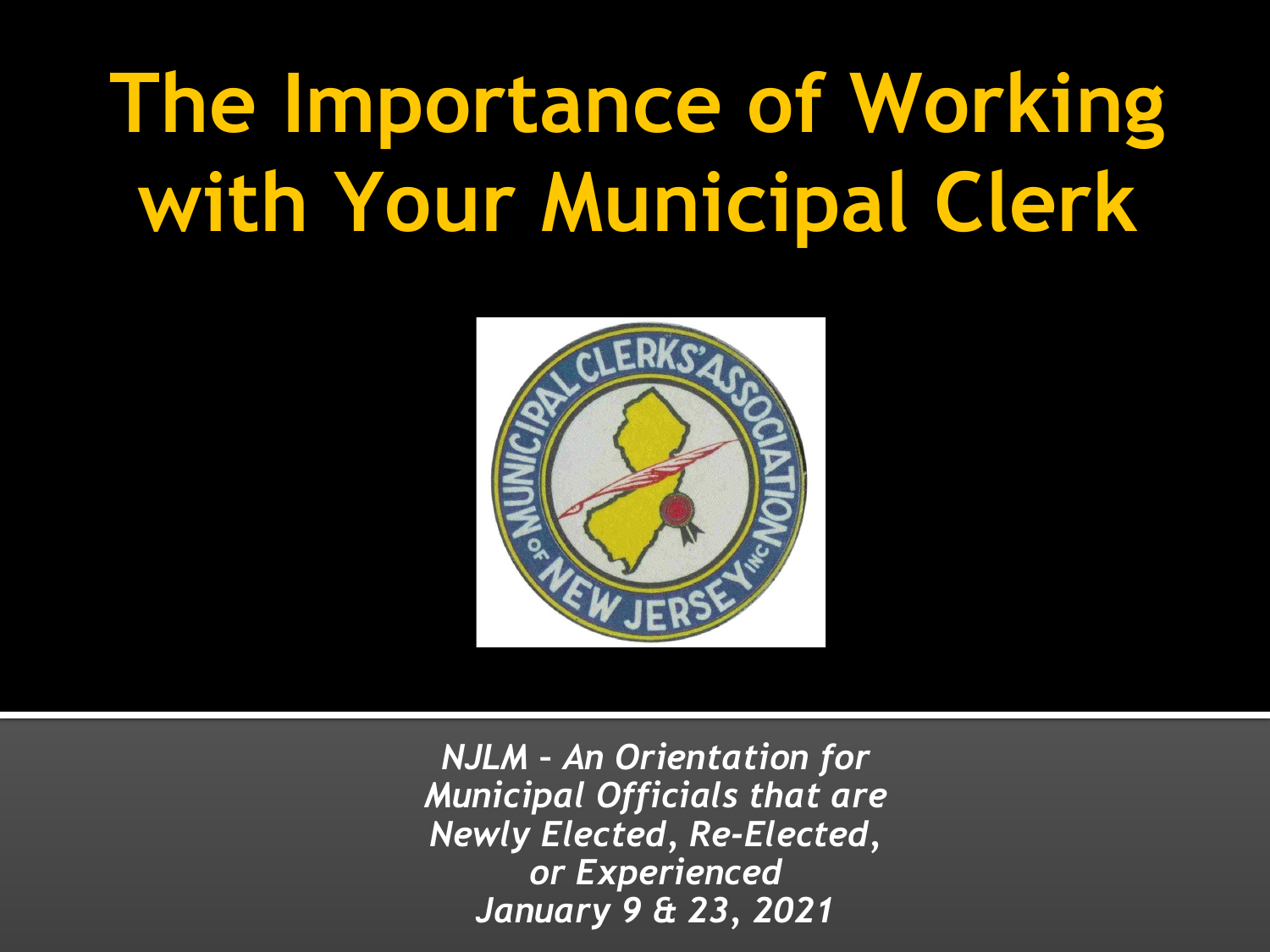#### **What is a Municipal Clerk?**





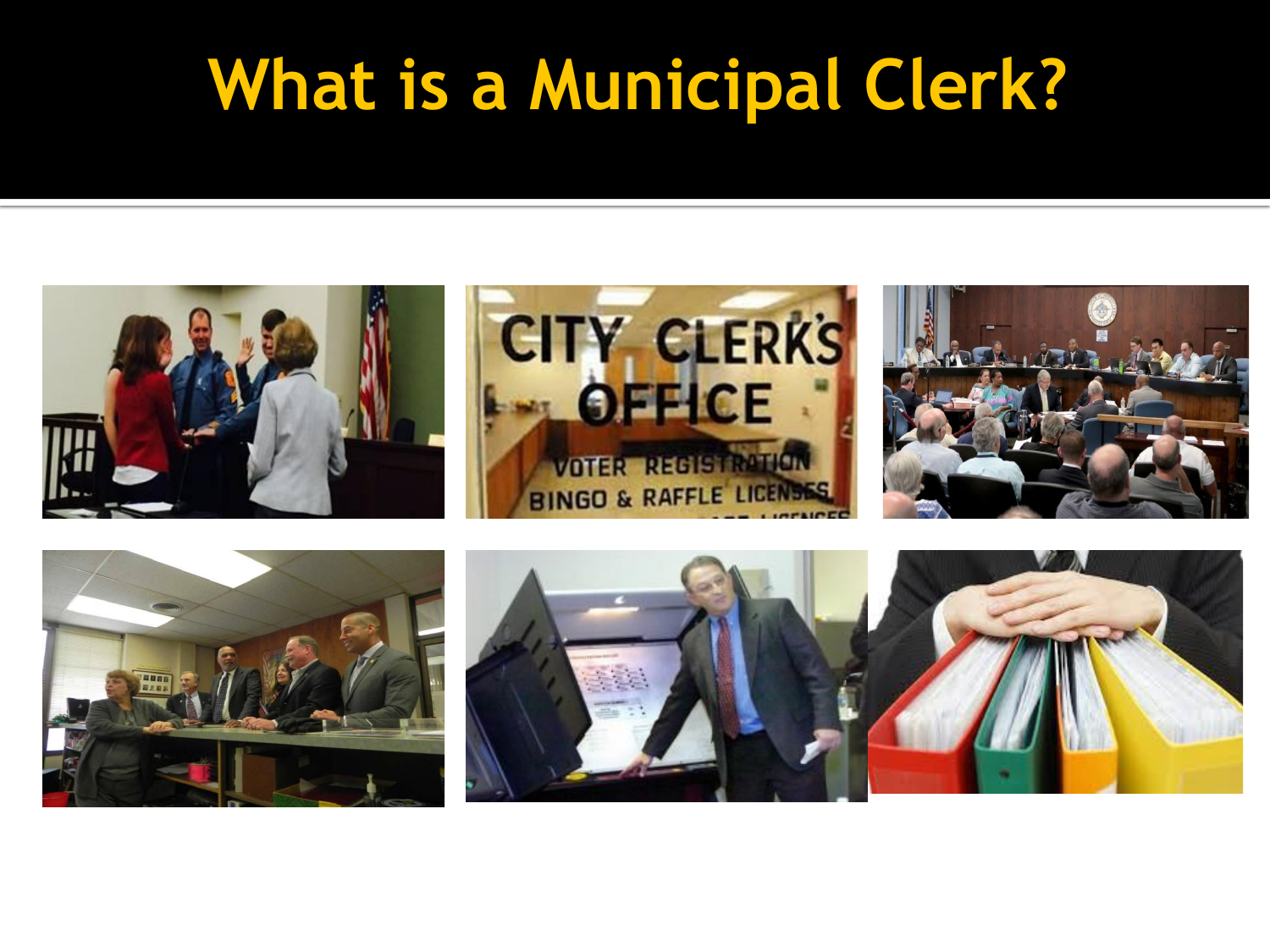### **Municipal Clerk - Ancient Times**

- Profession Dates Back to Biblical Times and was Referred to as *Remembrances* as Their Memory Served as the Public Record
- Ancient Greece had a City Secretary Who Read Official Documents Publicly
- In England, the Clerk Came to Mean Scholar as They Could Read and Write and Thus Serve as Notary, Secretary, Accountant, and Recorder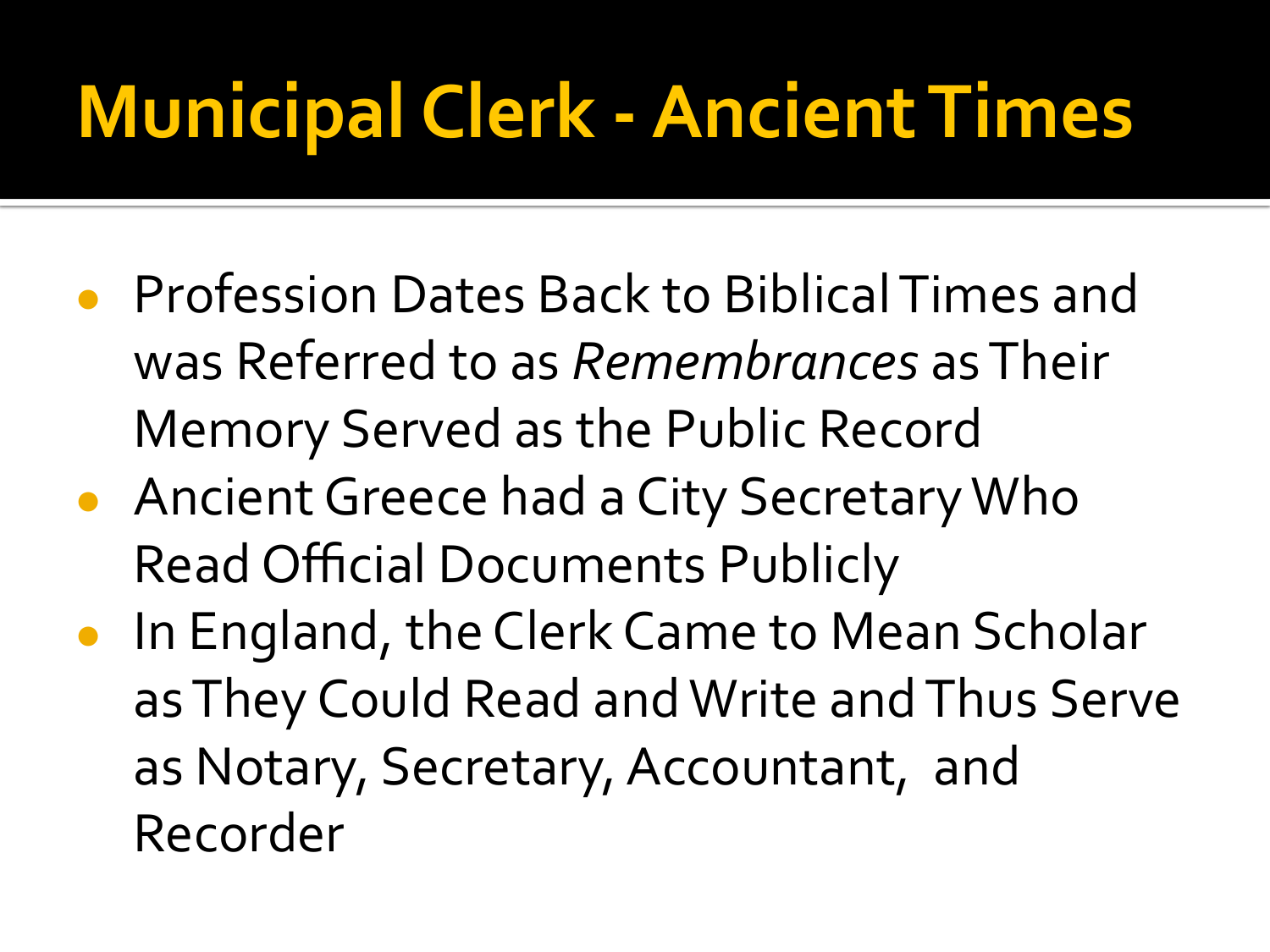## **Municipal Clerk - Today's World**

- Hub of Local Government Conduit Between the Elected Officials and its Citizenry
- Position is Statutory and Every Municipality Must Have a Municipal Clerk
- Can Attain Tenure Why? Provides Continuity and Stability in Gov't. as Political Climate Changes in Community
- Role is Diverse Encompassing a Myriad of State Statutes & Serving All Levels of Gov't.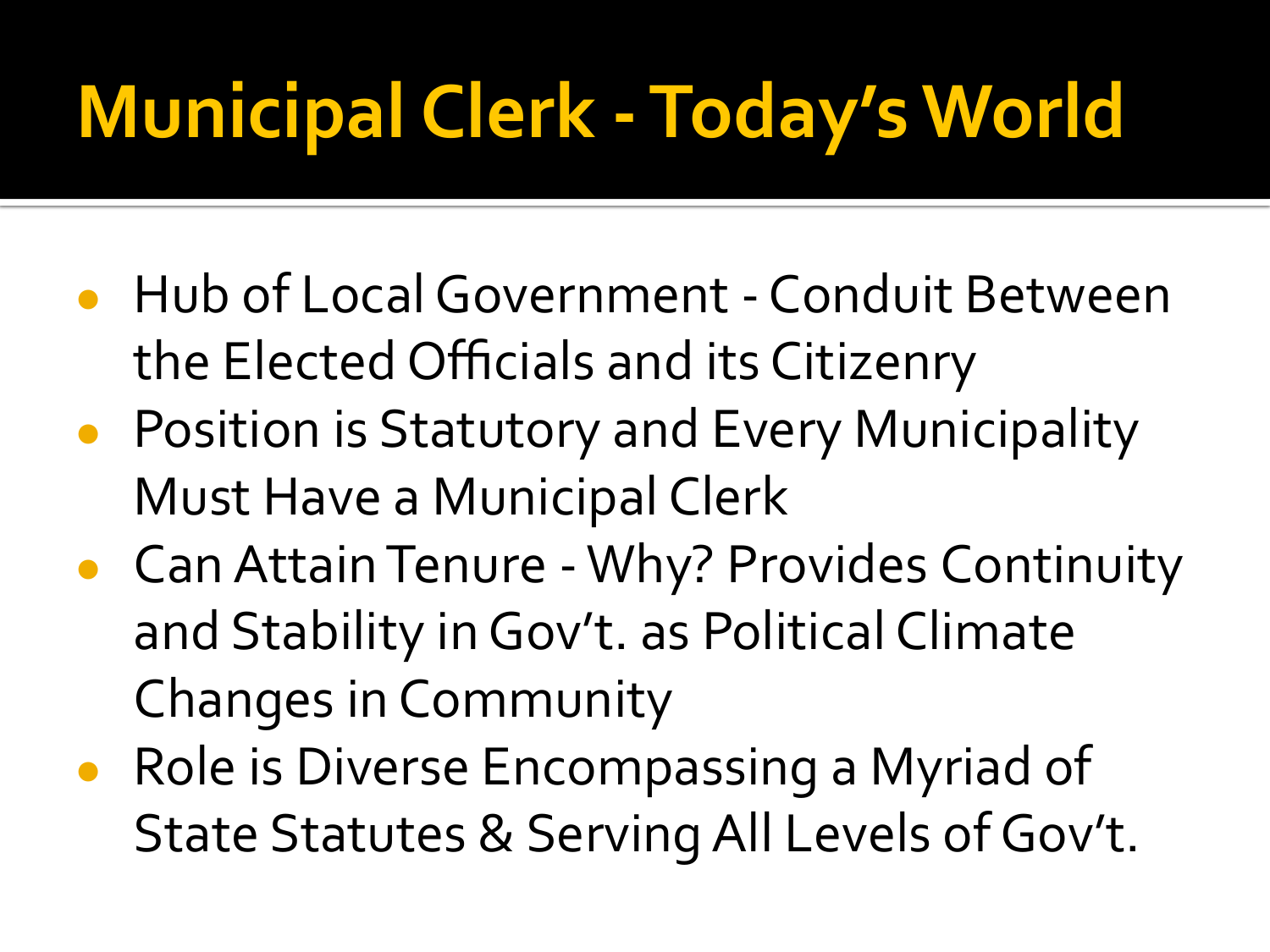## **Your Critical Municipal Documents**

- Codified Ordinances (General and Land Use)
- Administrative Code (if you have one)
- **Budget Document**
- **Master Plan**
- **Official Statement**
- Rules of Order by By-Laws Regarding Conduct at Meetings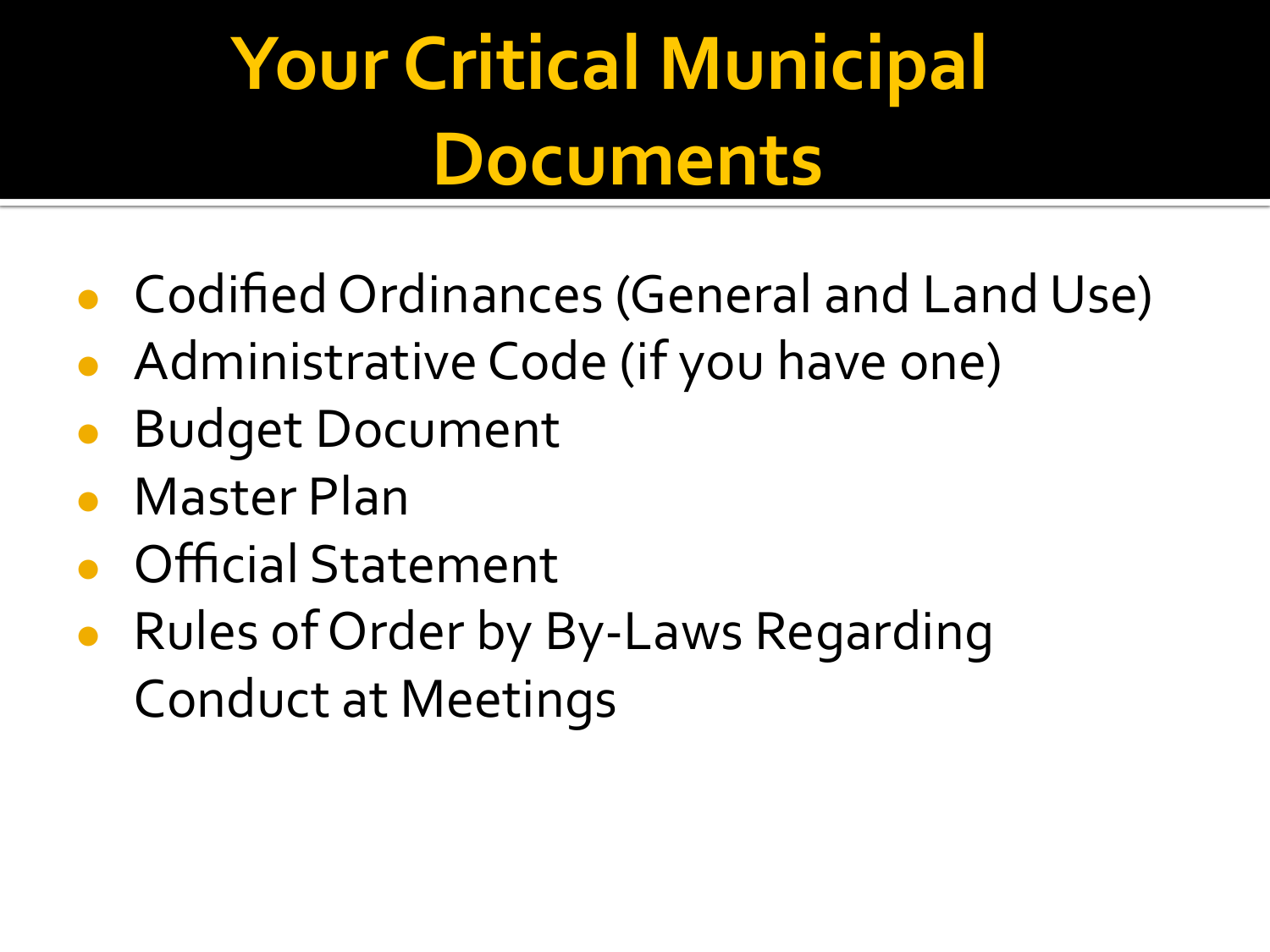# **Working With Your Clerk**

- Make Appointment for an Orientation
- **Request Tour of Municipal Building**
- Introduction to all Key Department Heads
	- Meeting with each to understand their operations, plans and challenges
- **Share Your Priorities and Goals**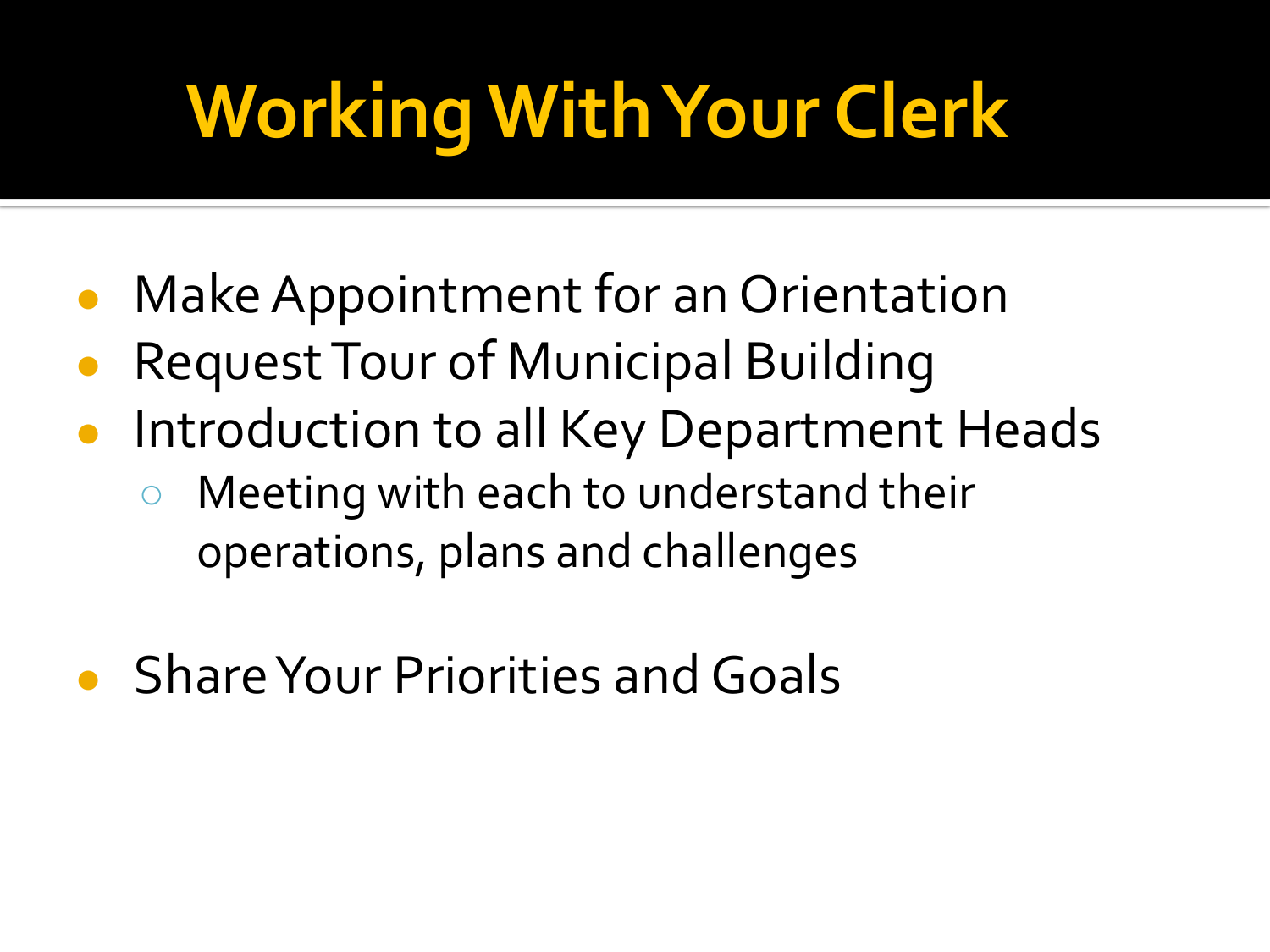#### **Elections**

#### **● Municipal Election Official**

- **○ School Brd., Municipal, Primary, General & Special Elections**
- **○ Accepts Voter Registration Applications**
- **○ Certification of Nominating Election Petitions**
- **○ Determines Polling Locations**
- **Coordinates with County Election Officials**
- **○ Relays Election Results & Provisional Ballots to County Offices**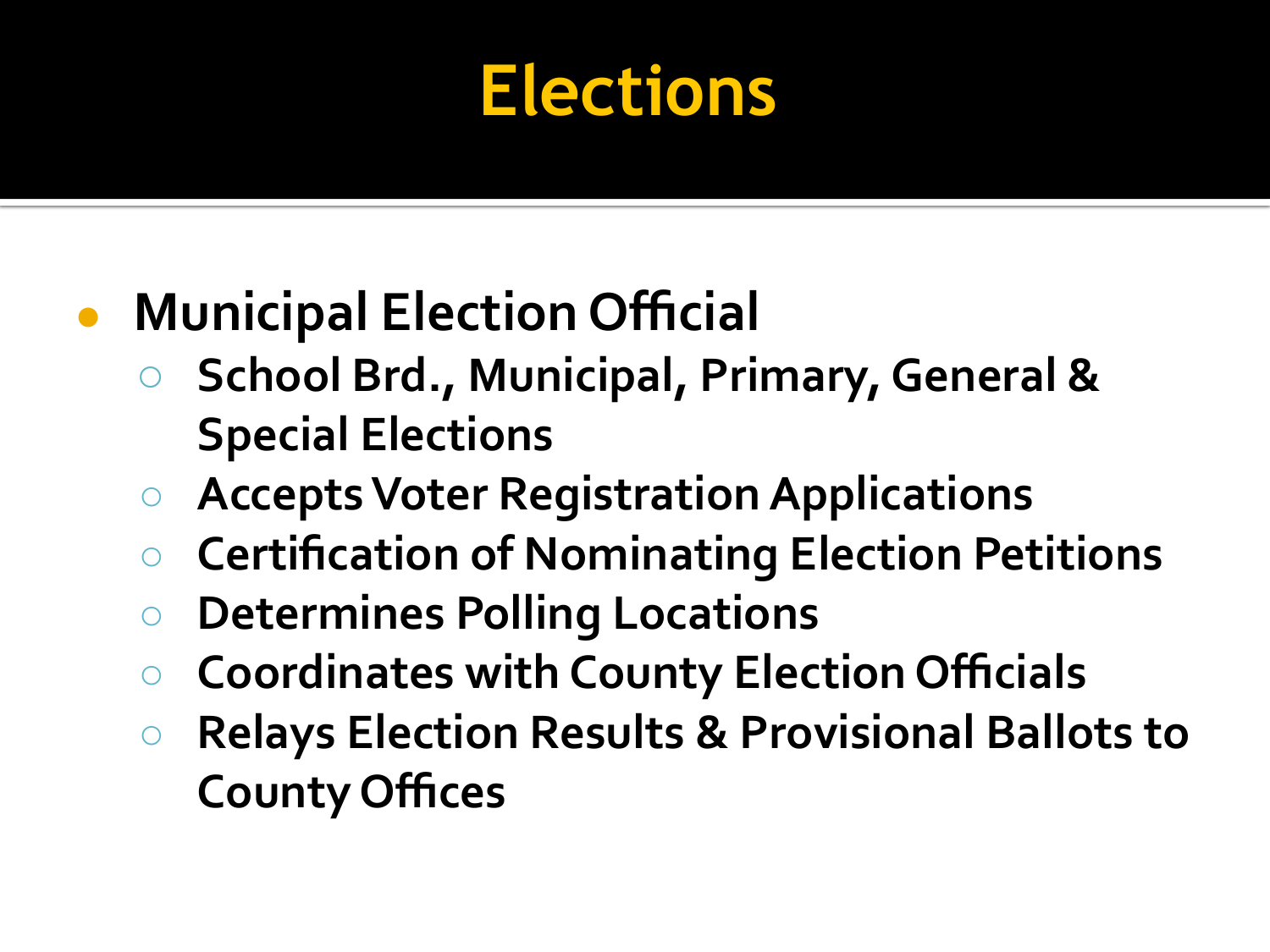#### **Records Custodian**

- **Municipal Records Custodian** 
	- Keeper of Communications, Correspondence, License Applications, Bonds, Registrations, Resolutions and Ordinances, and Many More
	- In Some Towns Serves as the Registrar of Vital Statistics (Marriage, Birth, Death, Domestic Partnerships, Civil Unions, Burial Permits, etc.
	- Responsible for Maintenance, Preservation, and Disposal of Records (All Formats)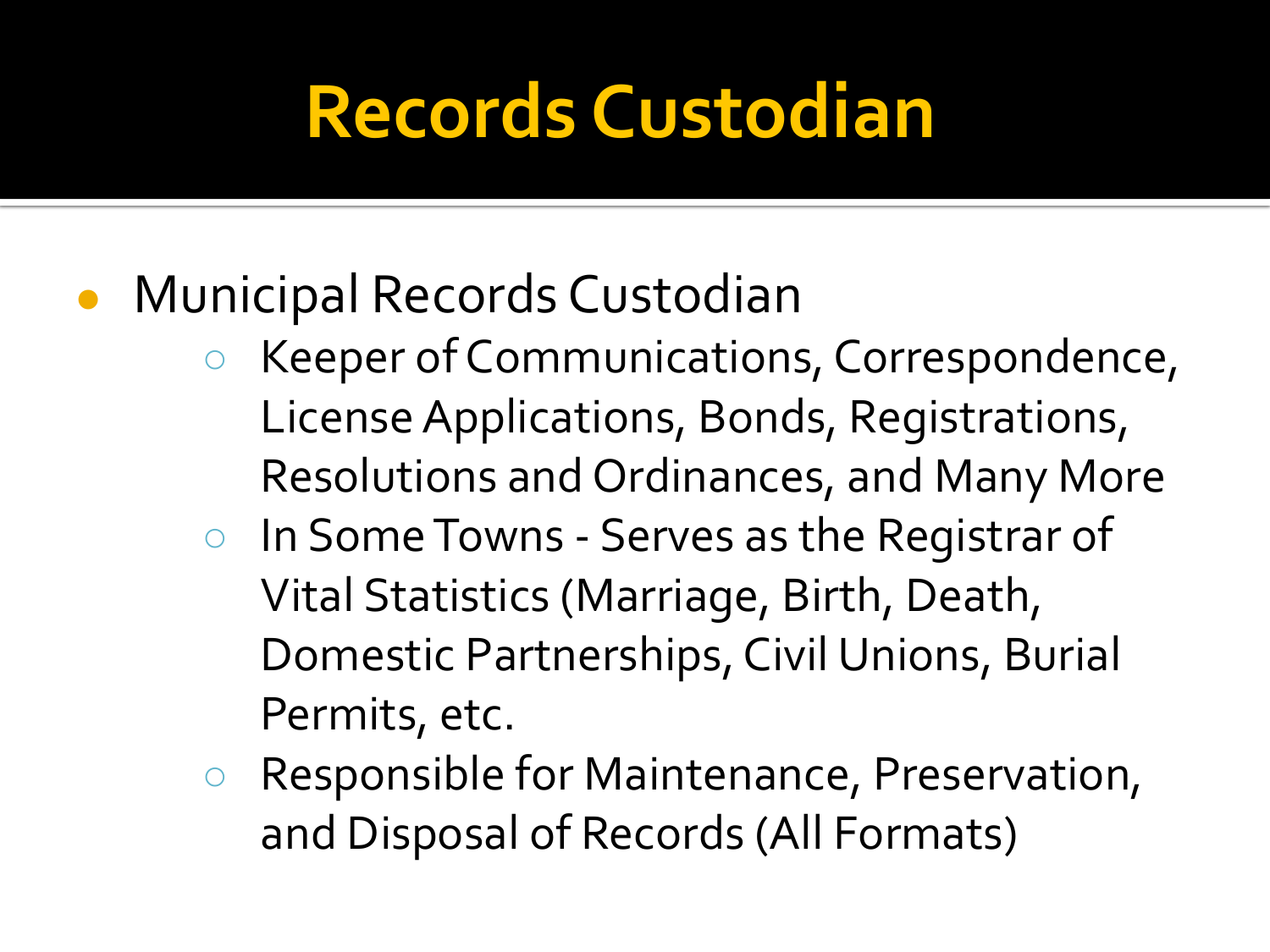### **Secretary to the Municipal Corp.**

- Secretary to the Municipal Corporation
	- Ensure the Integrity of the Governance Framework
	- Keepers of the Municipal Seal
	- Meeting Notices in Compliance with OPMA (Open Public Meetings Act)
	- Official Served with Tort Claim Notices, Summons, Lawsuits and Other Related Documents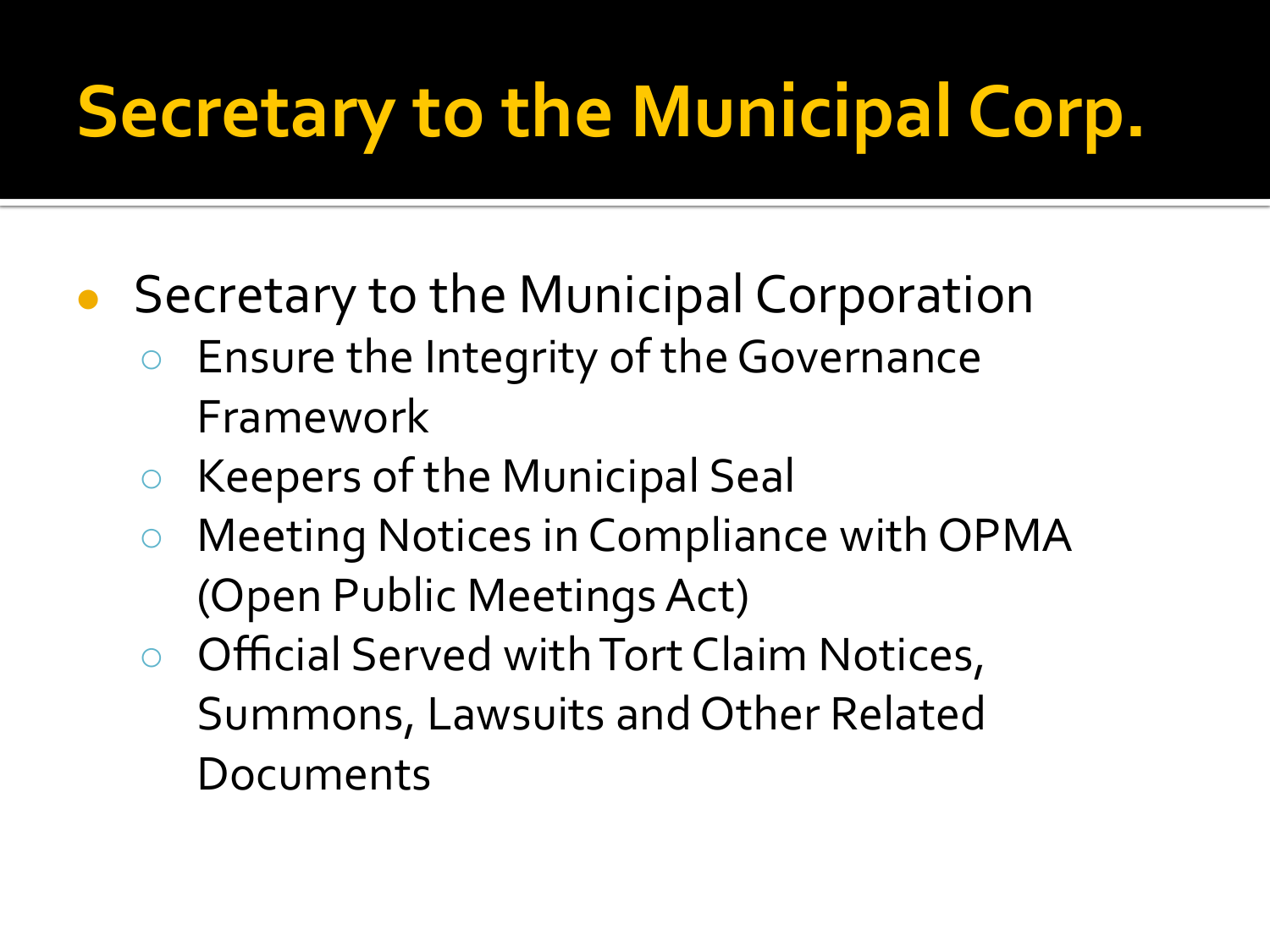- Secretary to the Governing Body
	- Preparation of Agendas, Minutes, Resolutions, Ordinances and Administers Oaths to Officials
	- Attends all Governing Body Meetings Both Open and Executive
	- Oversees the Codification and Necessary Update of Ordinances
	- Parliamentary Procedures *Robert's Rules of Order*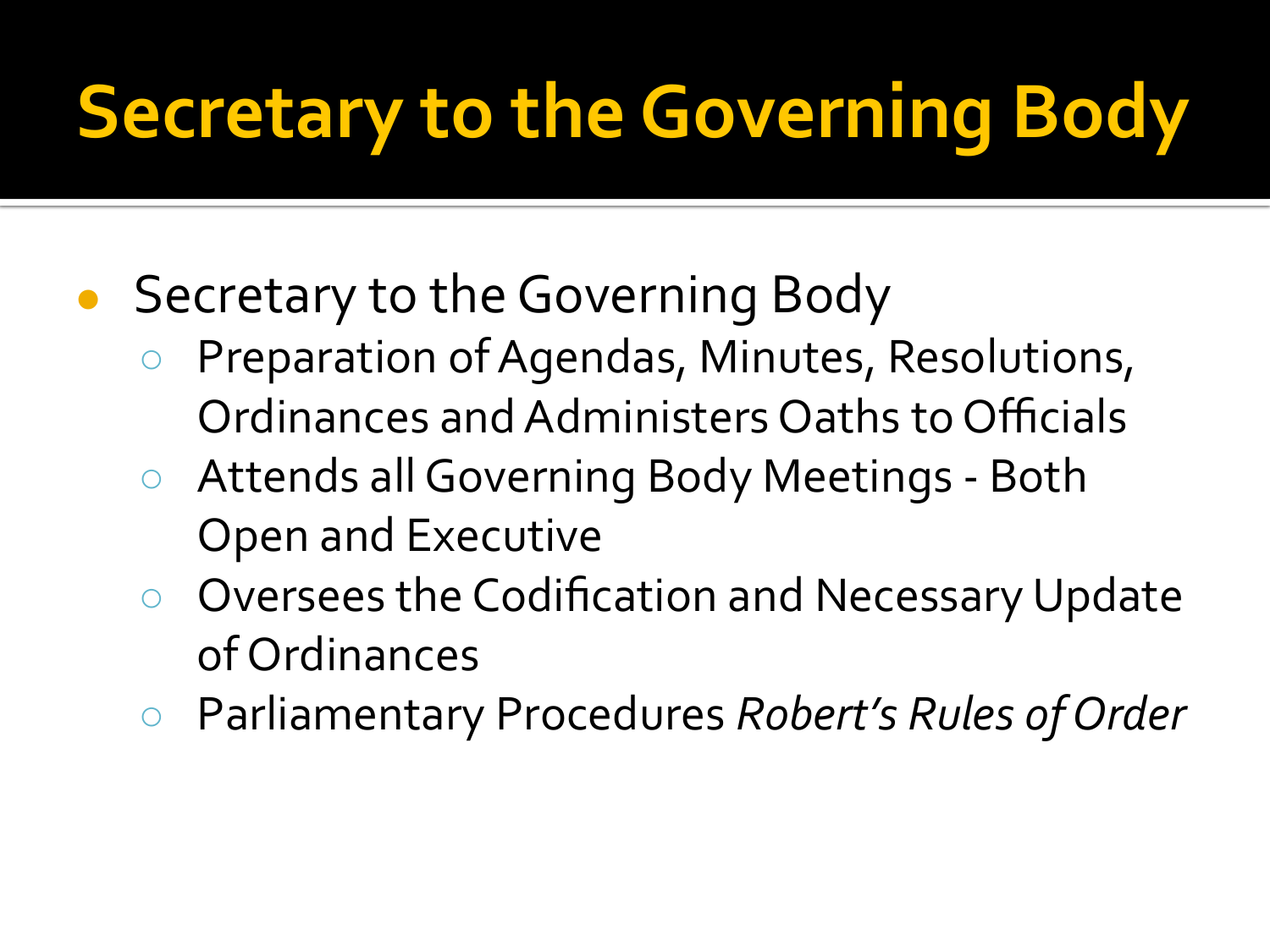### **County Governments in NJ (21)**

- Class Based on Size, Geographic Location and Population Density
	- First Class Over 550,000 w/ Density of +3,000 Persons Per Square Mile
	- Second Class All Other Counties Over 200,000 Not Bordering Atlantic Ocean
	- Third Class Not Less Than 50,000 Nor More Than 200,000 Not Bordering Atlantic Ocean
	- Fourth Class Less Than 50,000 Not Bordering Atlantic Ocean
	- Fifth Class Over 125,000 Bordering Atlantic Ocean
	- Sixth Class 125,00 or Less Bordering Atlantic Ocean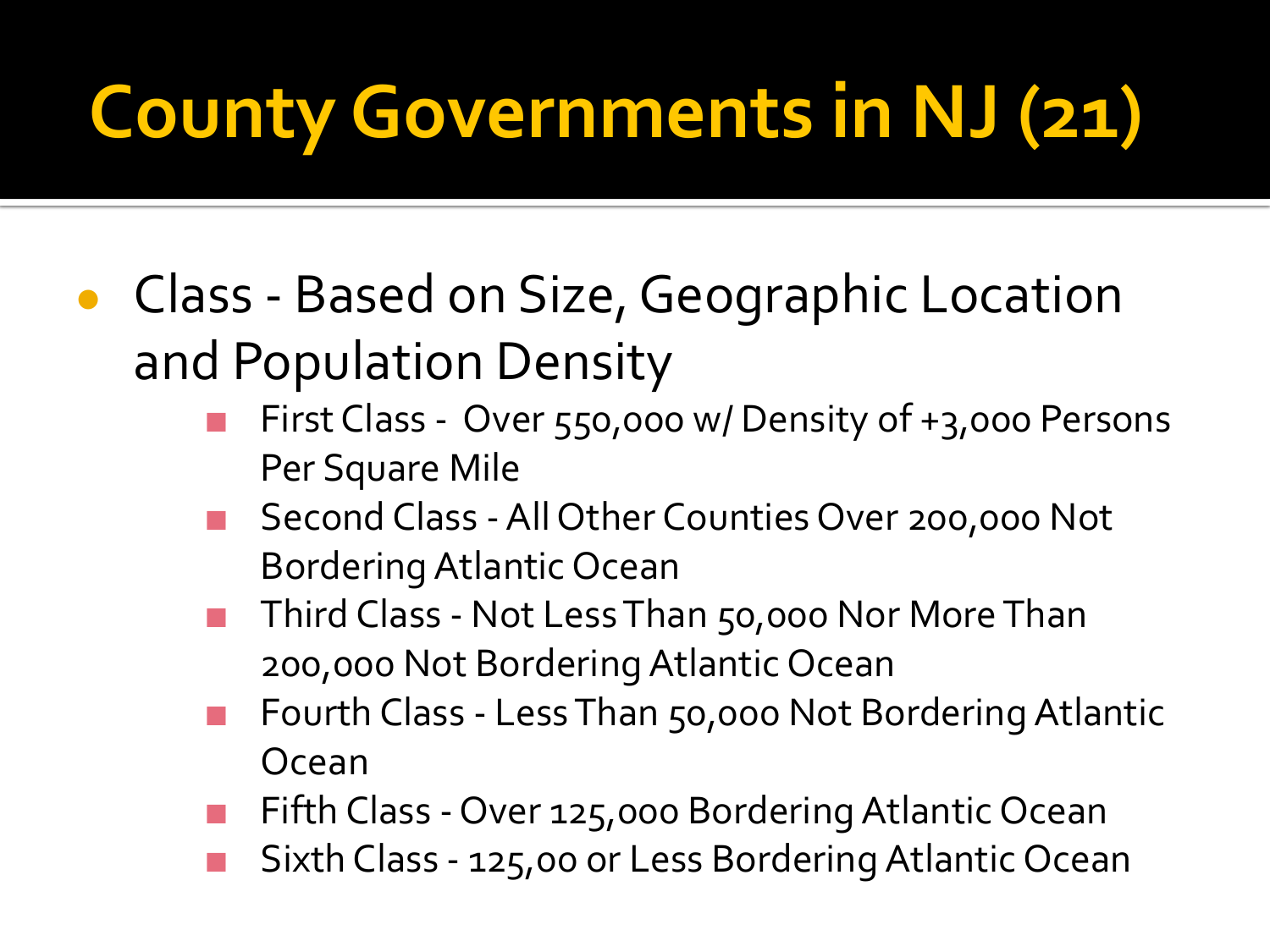## **Organization of County Gov'ts.**

- Traditional Board of County Commissioners *(name change effective January 1, 2021)*
- Optional County Charter
	- **County Executive Plan**
	- **County Manager Plan**
	- **County Supervisor Plan**
	- **Board President Plan**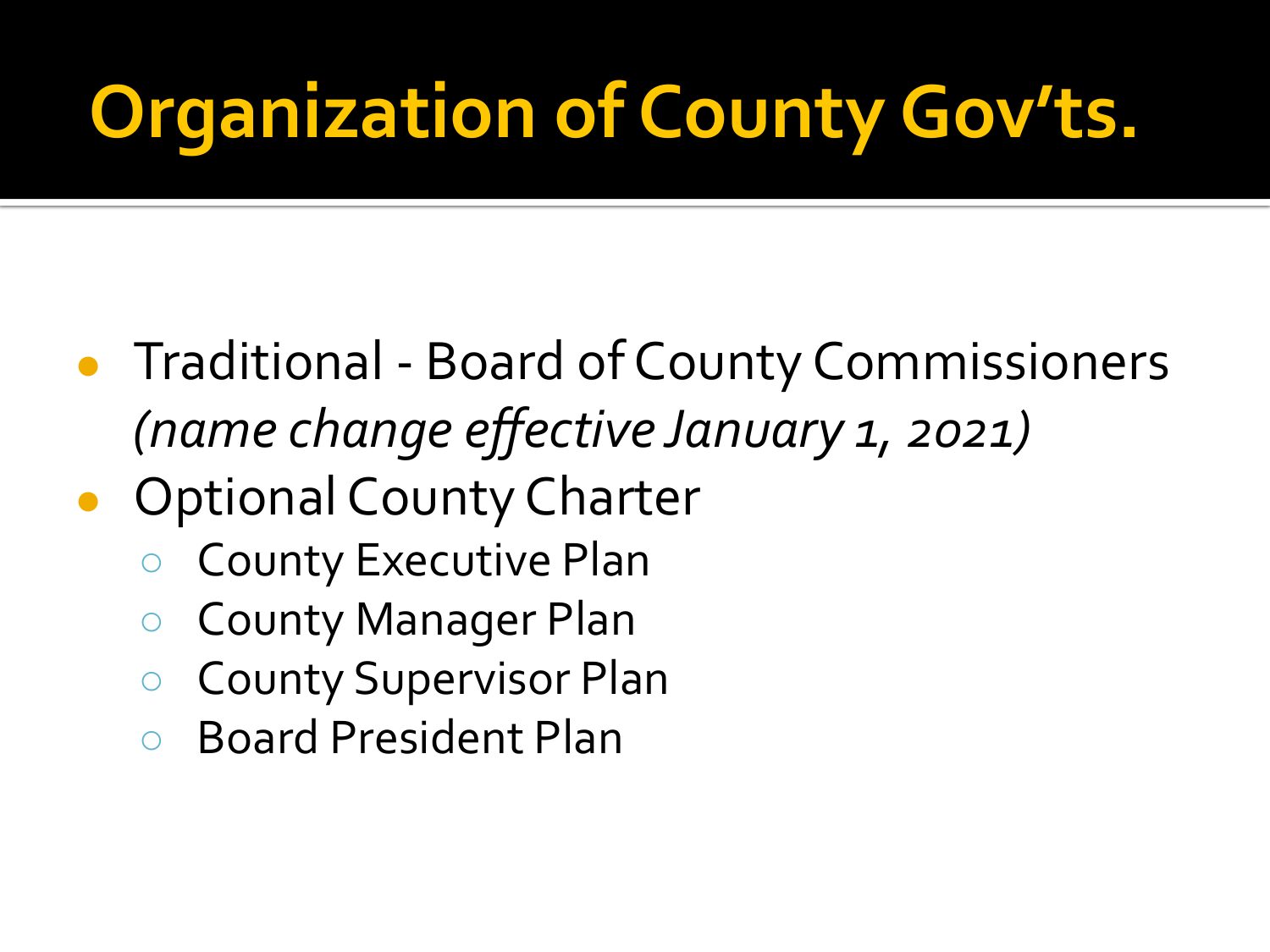# **Municipalities In NJ (565)**

#### ● Types of Municipalities

- City
- Town
- Township
- Village
- Borough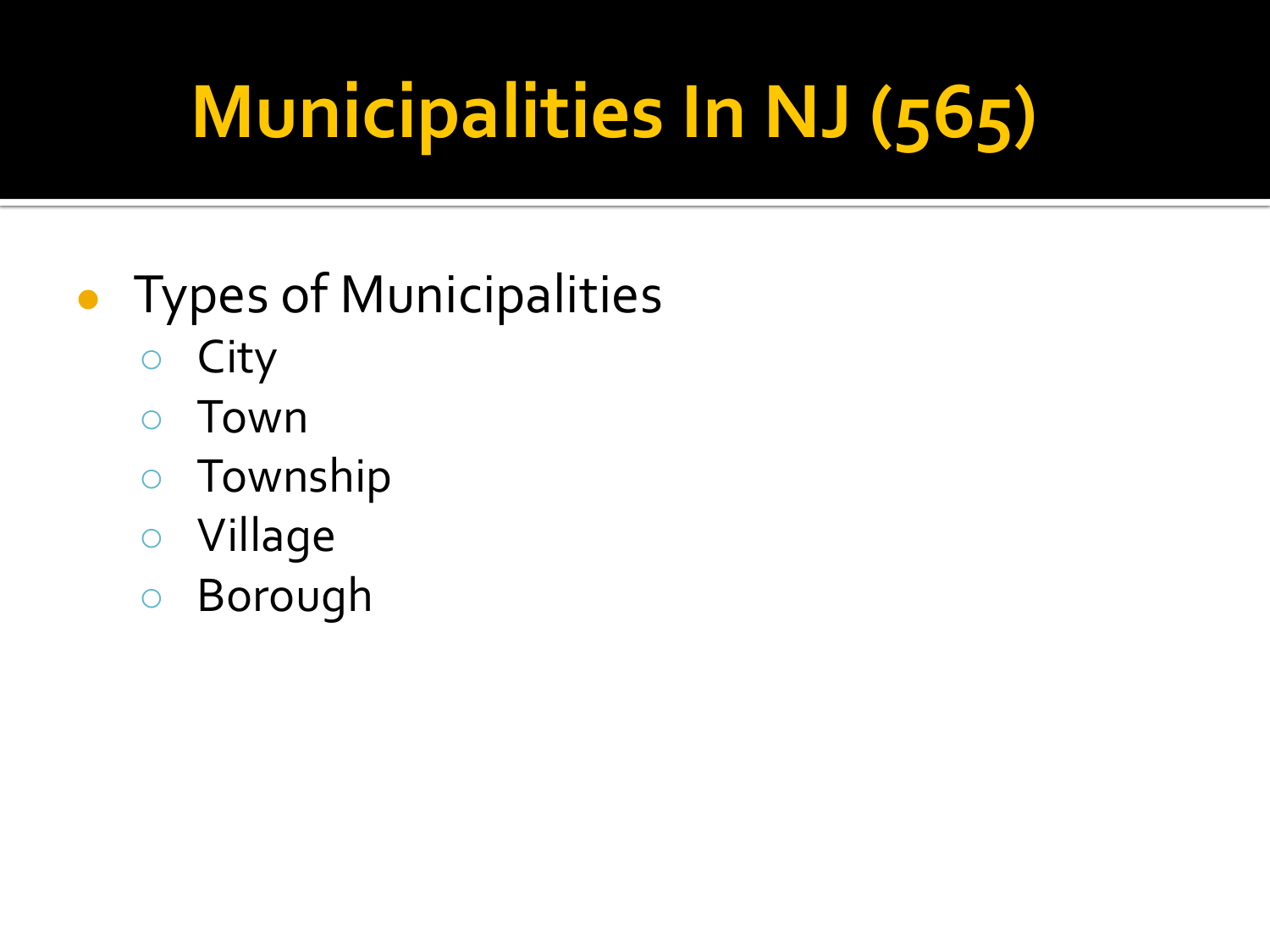### **Municipalities Cont'd.**

#### ● Forms of Government Organizations

- Special Charters
- **Commission**
- Municipal Manager
- Optional Municipal Charter
	- Mayor-Council Plan (Strong Mayor)
	- Council-Manager Plan
	- **Small Municipalities Plan**
	- Mayor-Council-Administrator Plan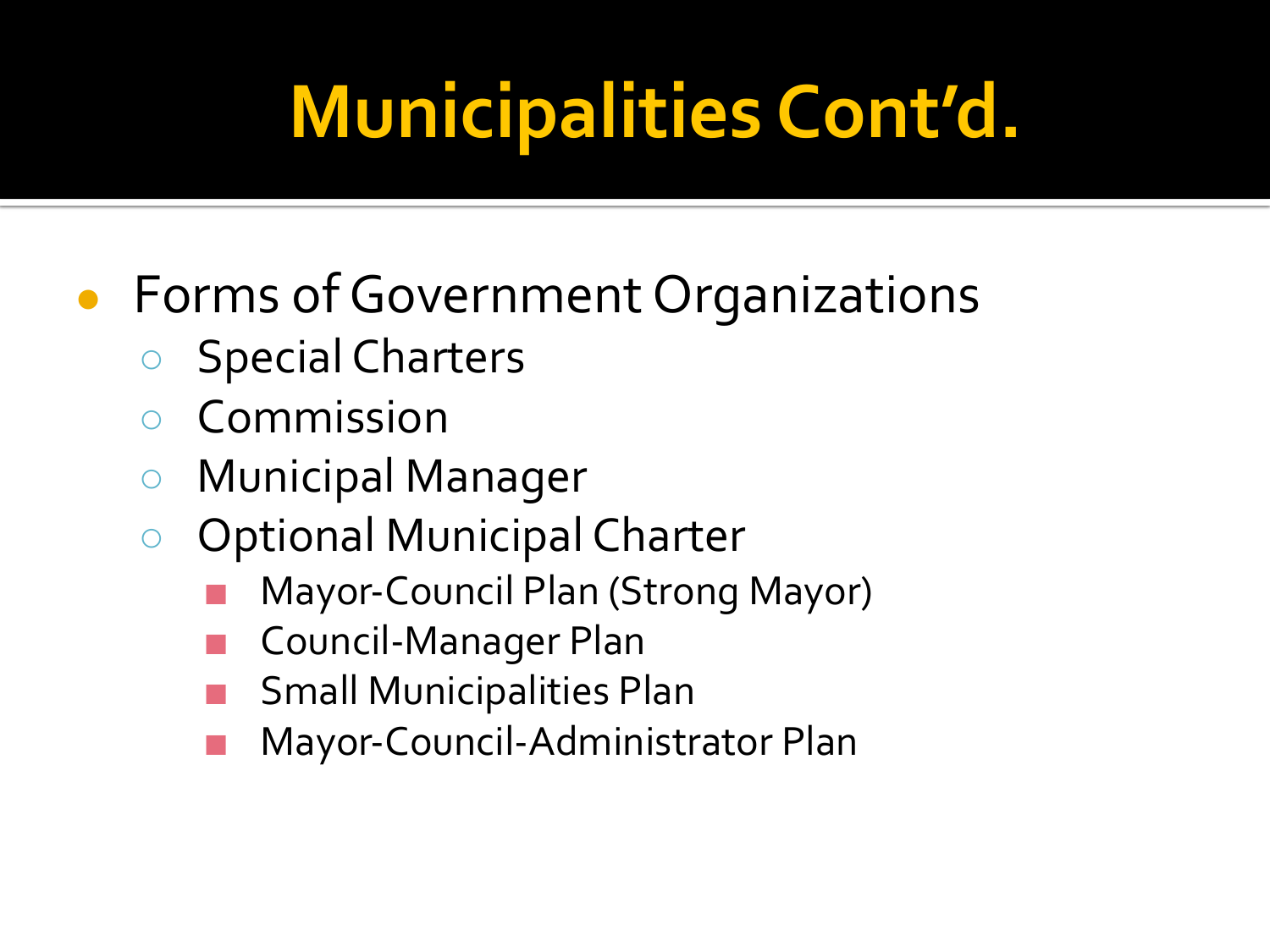### **School Districts**

- Three  $(3)$  Types
	- Type I
		- Members of the Board are Appointed by Mayor
		- School Tax Levy is Determined by Brd. of Ed.
		- School Tax Levy is Approved by Board of School Estimates Which Consists of the Mayor, Two (2) Members of the School Board and Two (2) Members of the Governing Body
		- School Debt is the Debt of the Municipality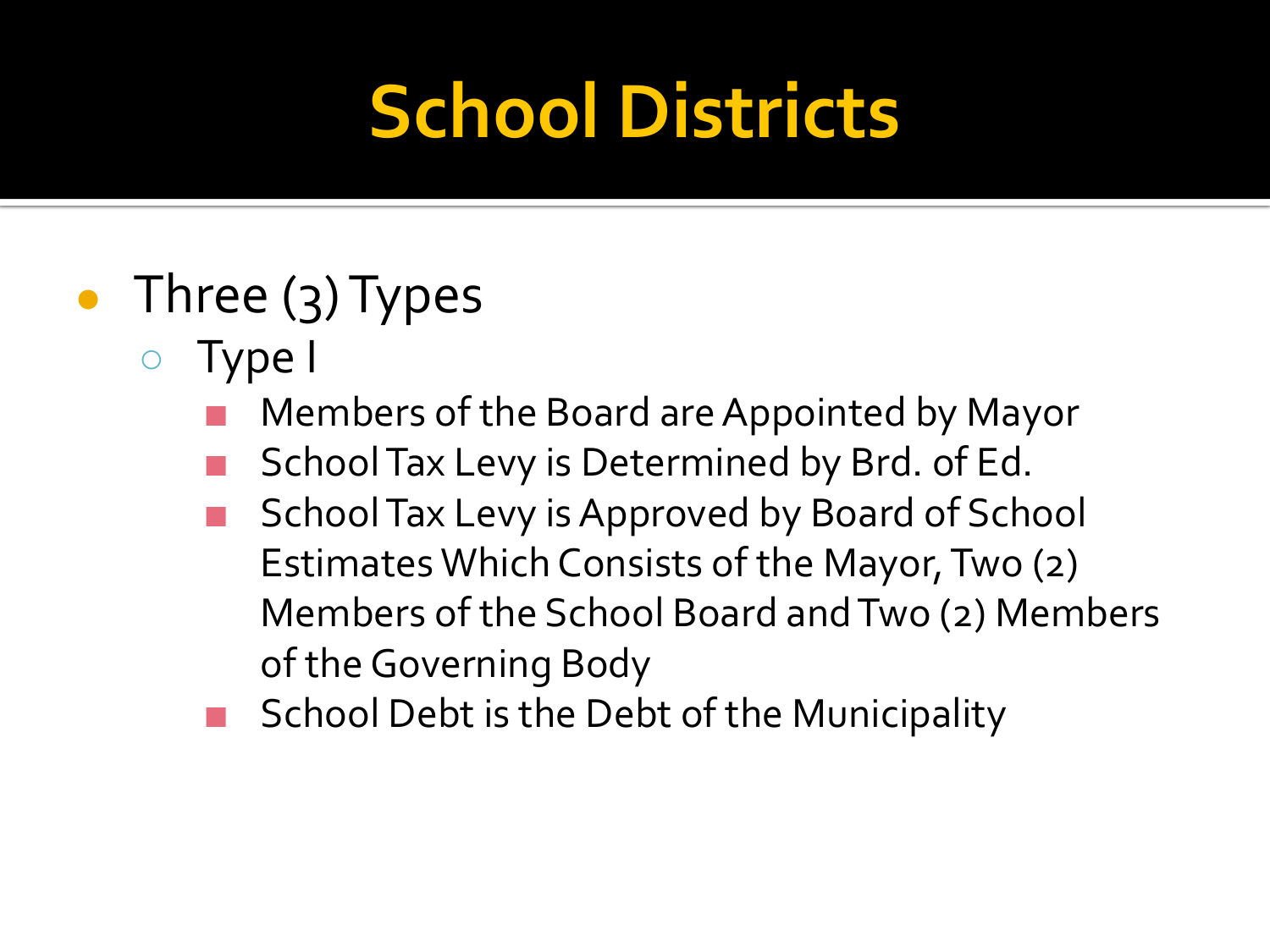### **School Districts Cont'd.**

#### ● Type II

- Board of Ed Members are Elected by Voters
- School Tax Levy is Submitted to Voters Only if a Proposed Increase is Greater than the State-Mandated Cap (Currently 2%) or if there is a Referendum Put Forth. If then defeated, the budget goes to the Governing Body.
- School Debt is the Responsibility of the School District, Not the Municipality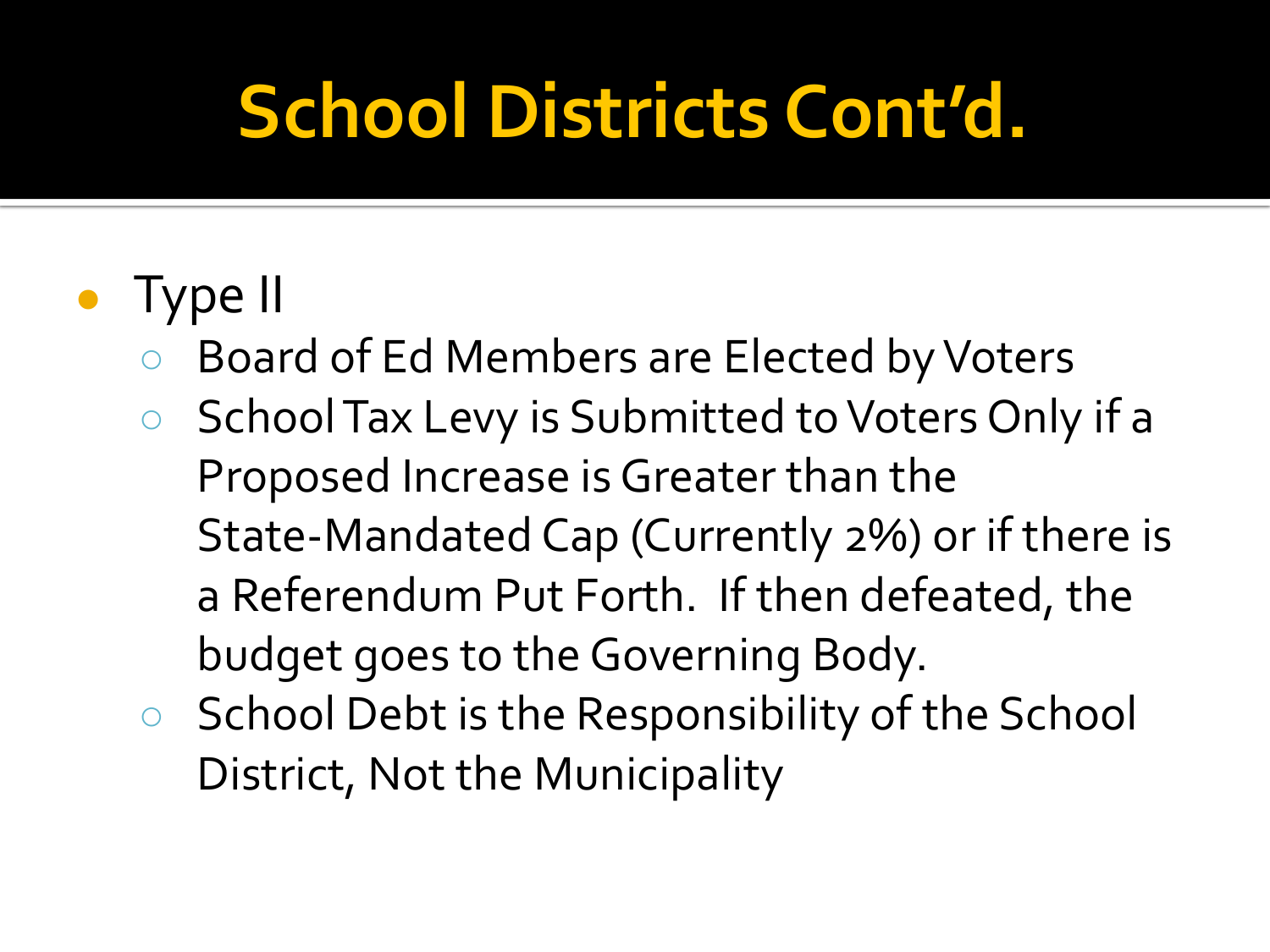### **School Districts Cont'.d**

#### Regional

- Representation on the Board of Education is Apportioned Among the Participating Districts According to Population
- Board of Education is Classified as Type II; Board Members are Elected and Tax Levy is Approved by the Voters
- The Sources of Revenue for School Districts are Property Taxes, State Aid and Federal Aid.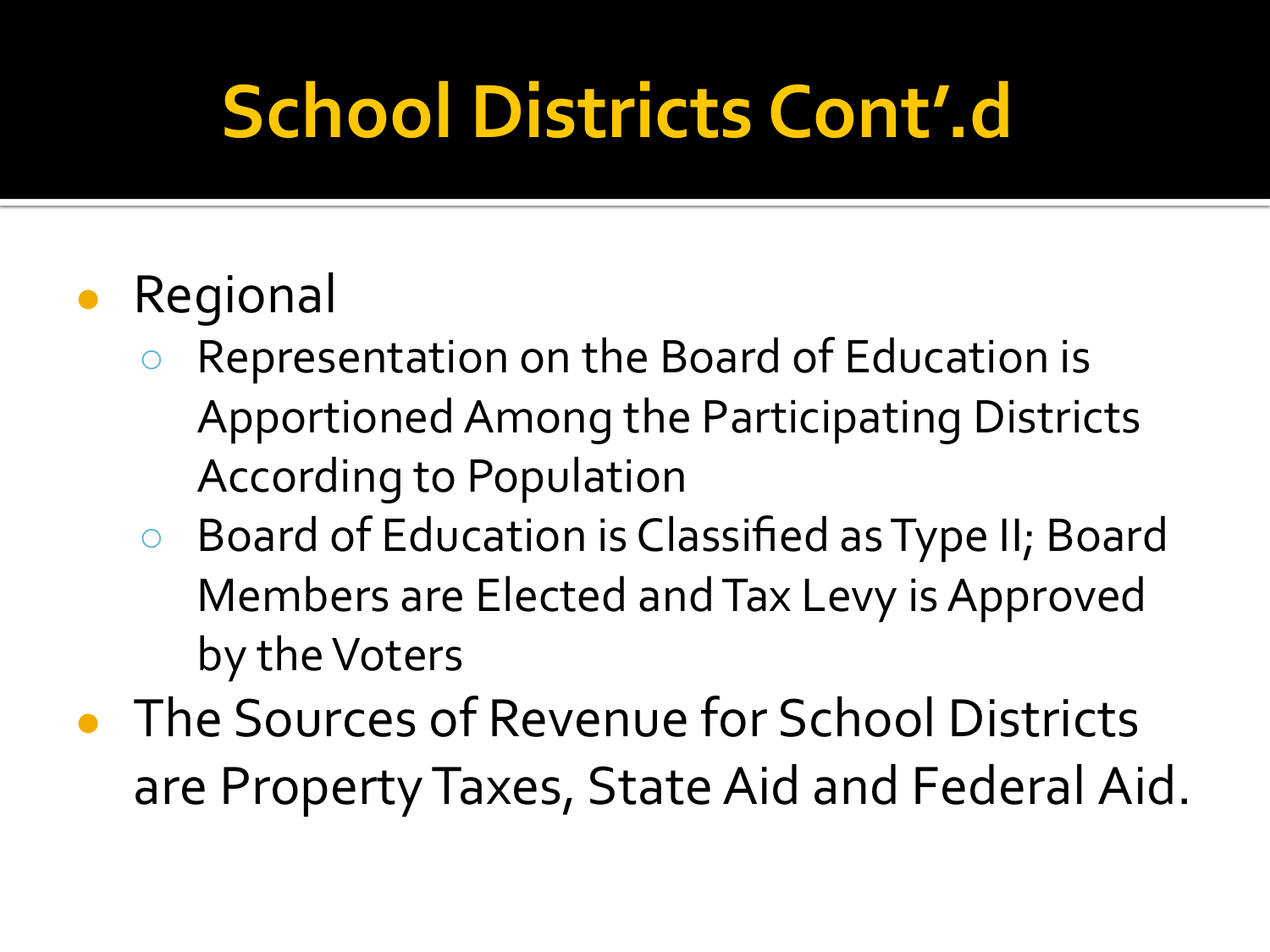#### **SOURCES OF BASIC LAW**

- Chapter Laws Compilation of laws passed during a legislative session and signed by the governor (Example Chapter 174 of the Laws of 2012 would be cited as P.L. 2012, c174)
- New Jersey Statutes Annotated Unofficial compilation of legislation currently in effect.
- New Jersey Administrative Code The "how to" book of rules, regulations and other documents issued by state agencies.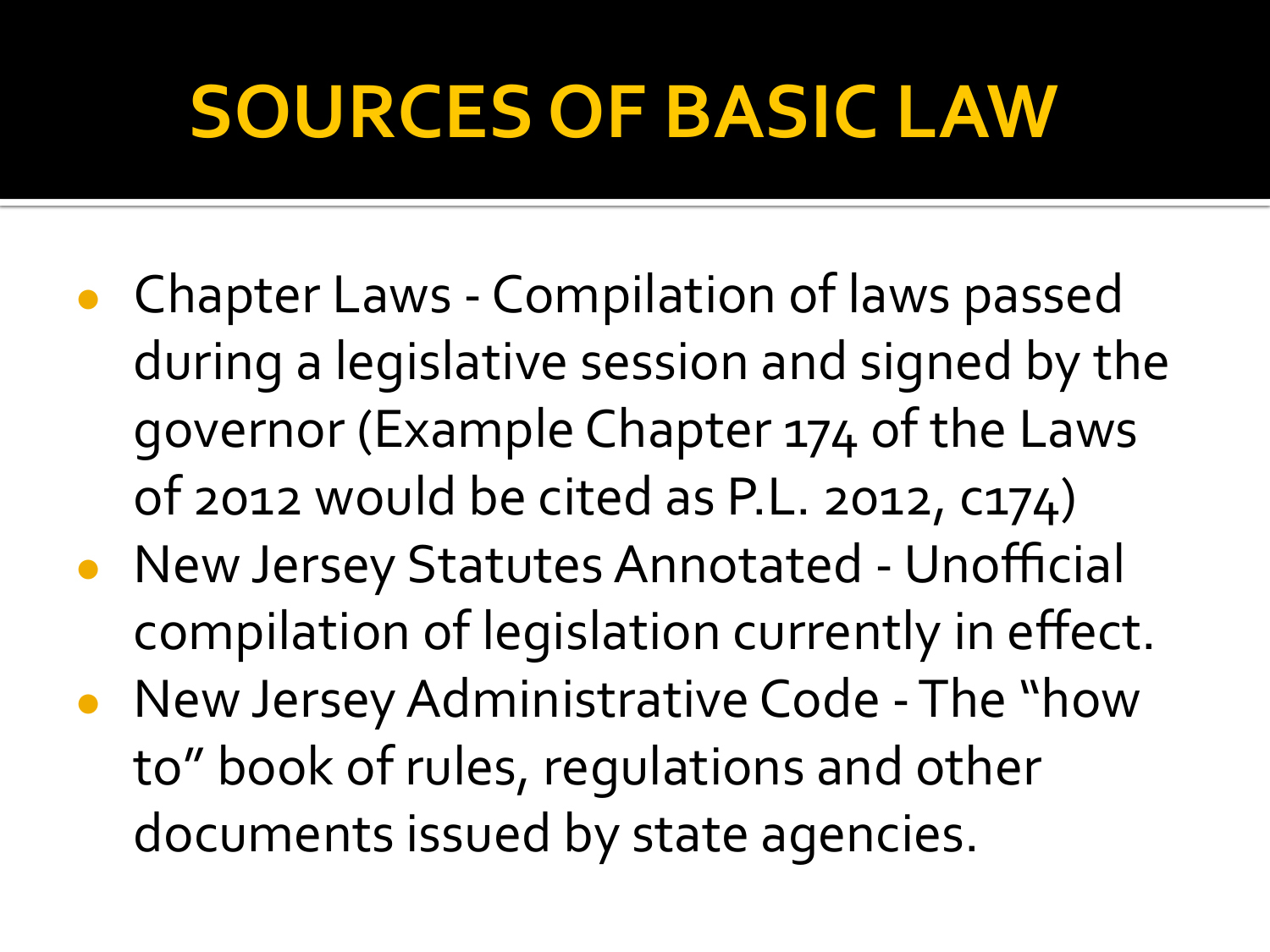# **Municipal Clerk Qualifications (Registered Municipal Clerk)**

- Must Successfully Complete 5 Rutgers University Administered Courses:
	- Introduction to the Duties of Mun. Clerk
	- Local Elections Administration
	- Information and Records Management
	- Advanced Duties of Municipal Clerk
	- **Municipal Finance Administration**
- Passage of State Exam (Min. Grade 80 Req.)
- **Re-Certification Required Every 2 Years**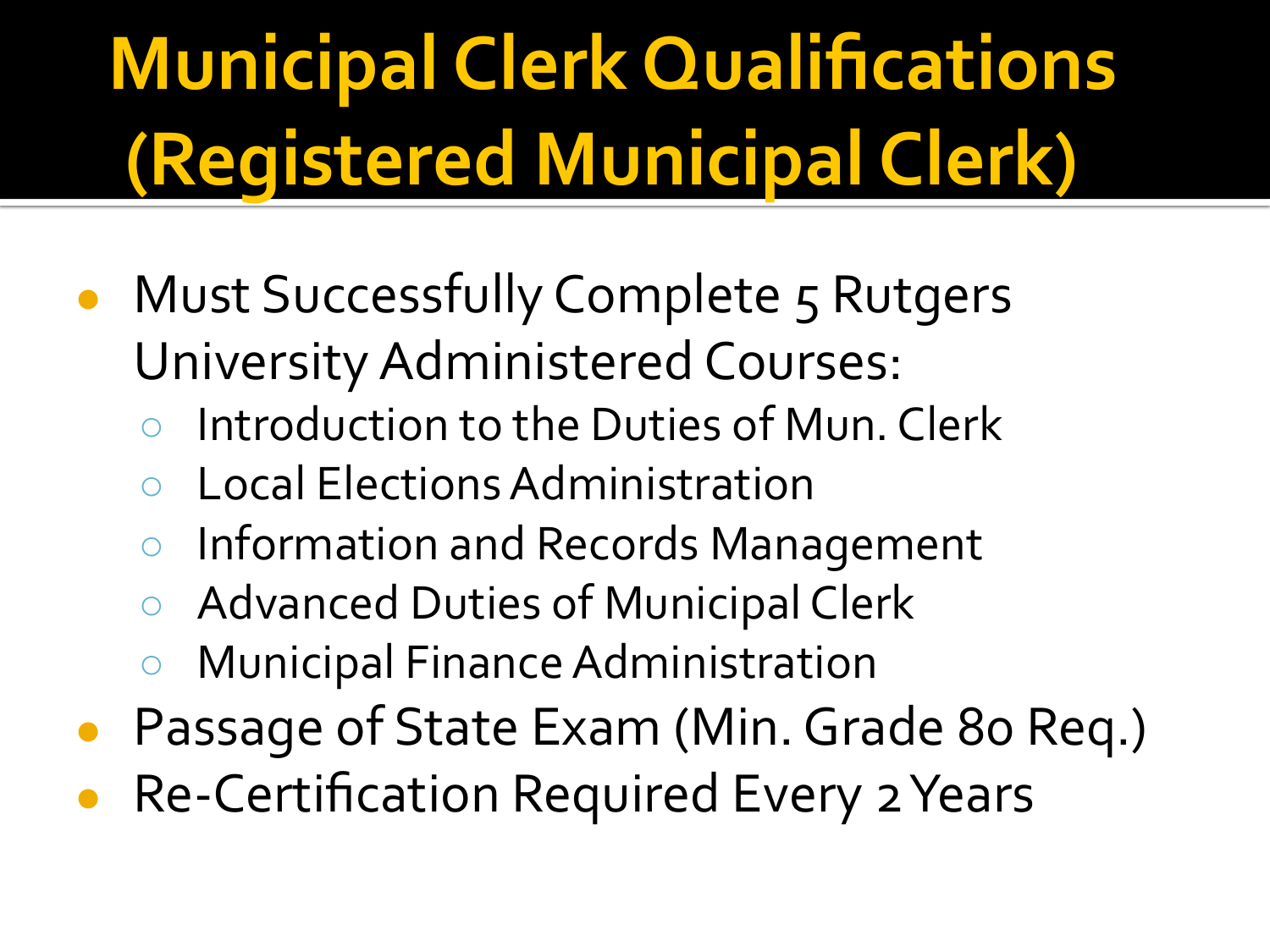- Ordinances Are Legislative in Nature and Requires Tw0 (2) Readings
- Resolution May Be Passed When Introduced
	- Procedural Requirements to Amend or Repeal a Resolution is Accomplished by the Same Means
	- Resolution May Not Amend or Repeal an **Ordinance**
- Minutes
	- Pertains to All Meetings (Regular, Special, Emergency and Closed Sessions)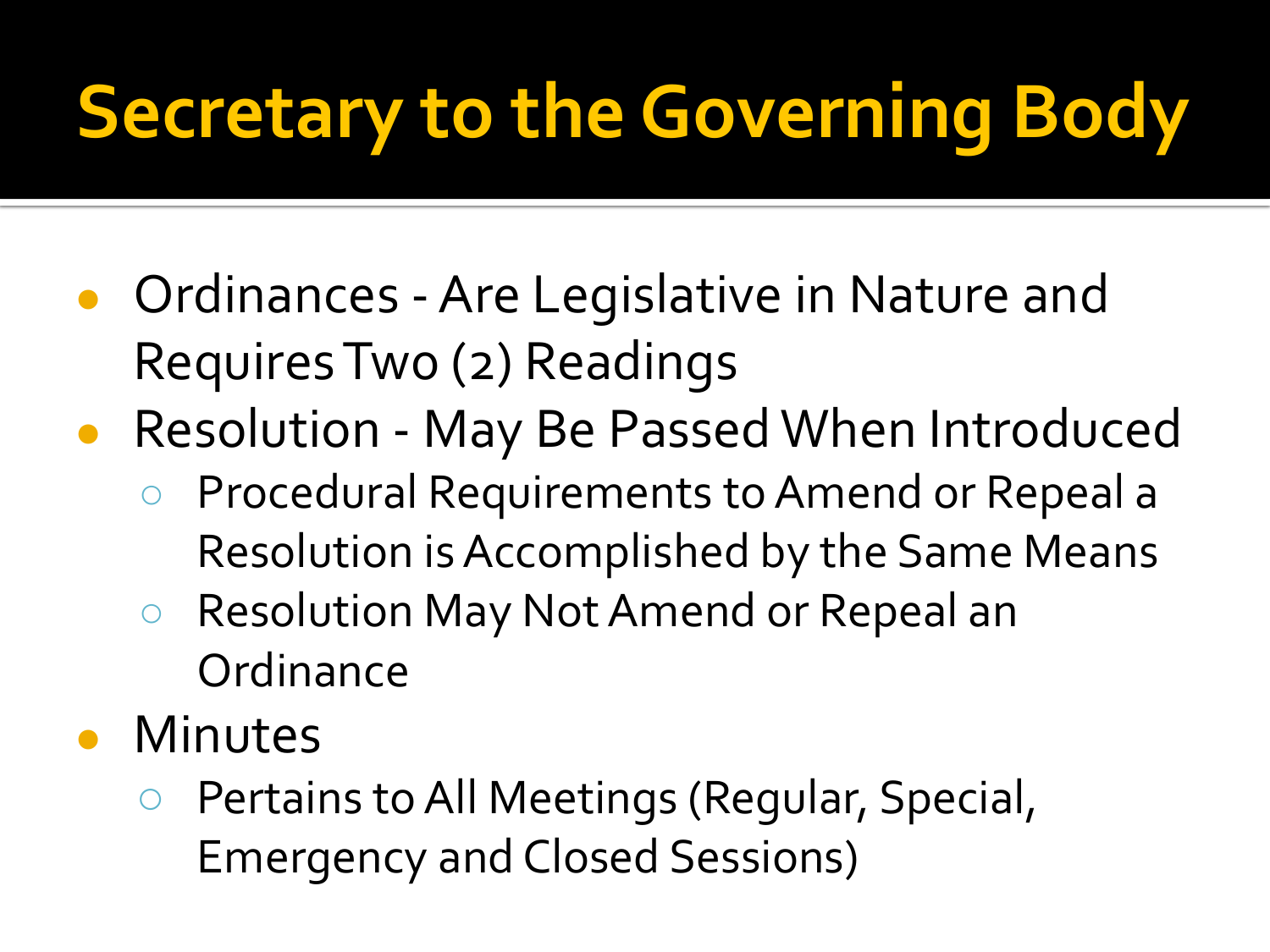#### **Parliamentary Procedures**

- Motions How a Meeting is Transacted
	- Privileged Motion Not Related to Pending Business but to Special Matters of Immediate & Overriding Importance Which, Without Debate, Should Be Allowed to Interrupt the Consideration of Anything Else
		- Fix Time to Which to Adjourn (Set Time for Next Mtg.)
		- Adjourn
		- **Recess**
		- **Question of Privilege**
		- Orders of the Day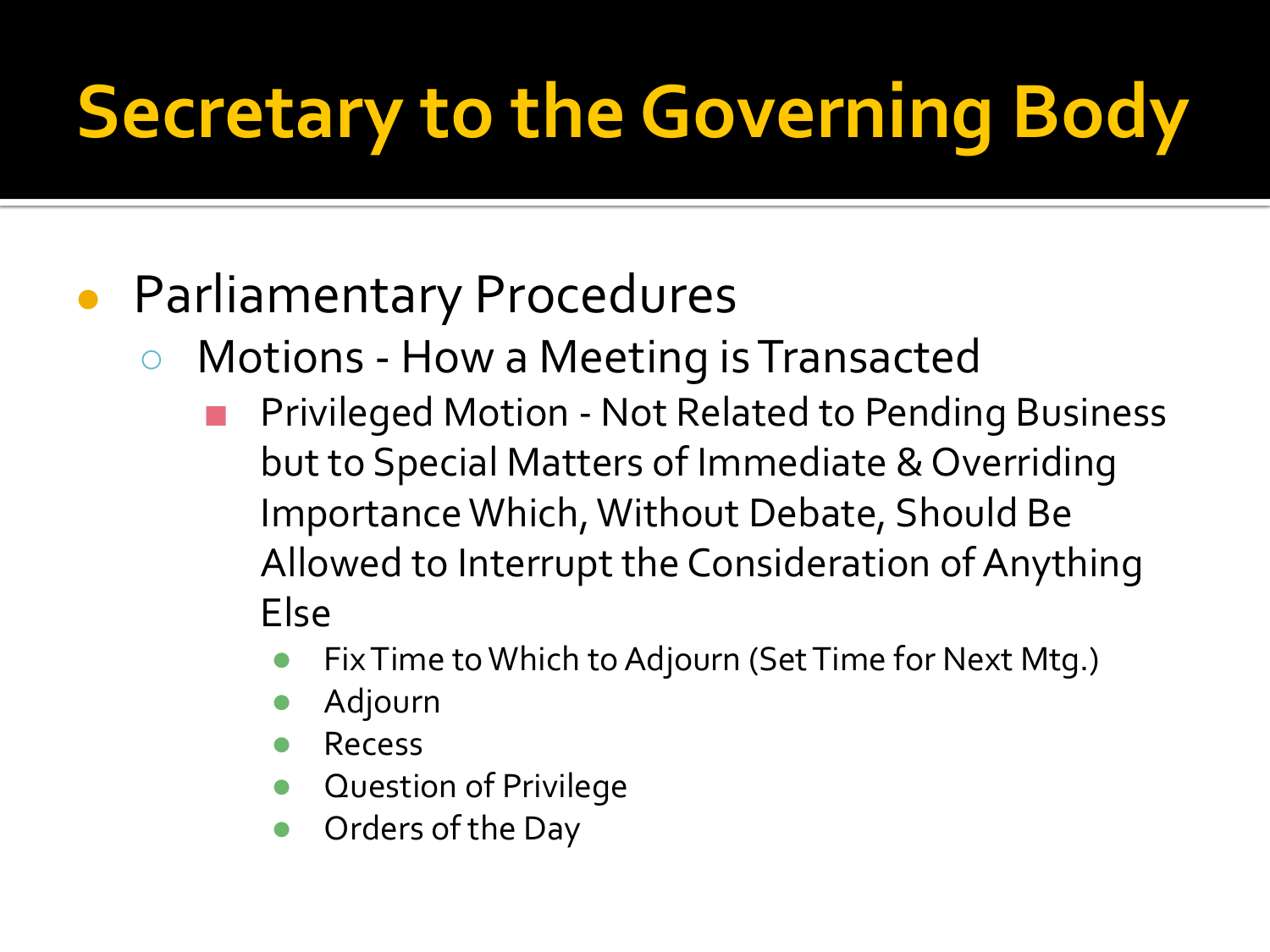- Parliamentary Procedures Cont'd
	- Motions
		- Main Motion- To Commit the Governing Body to Action.
		- Subsidiary Motion Change the Wording, Controls the Discussion or Disposes of a Main Motion Without Accepting or Rejecting It
			- Lay on the Table
			- **End Debate**
			- **Limit or Extend Debate**
			- Postpone to a Definite Time or Postpone Indefinitely
			- **Refer to Committee**
			- Amend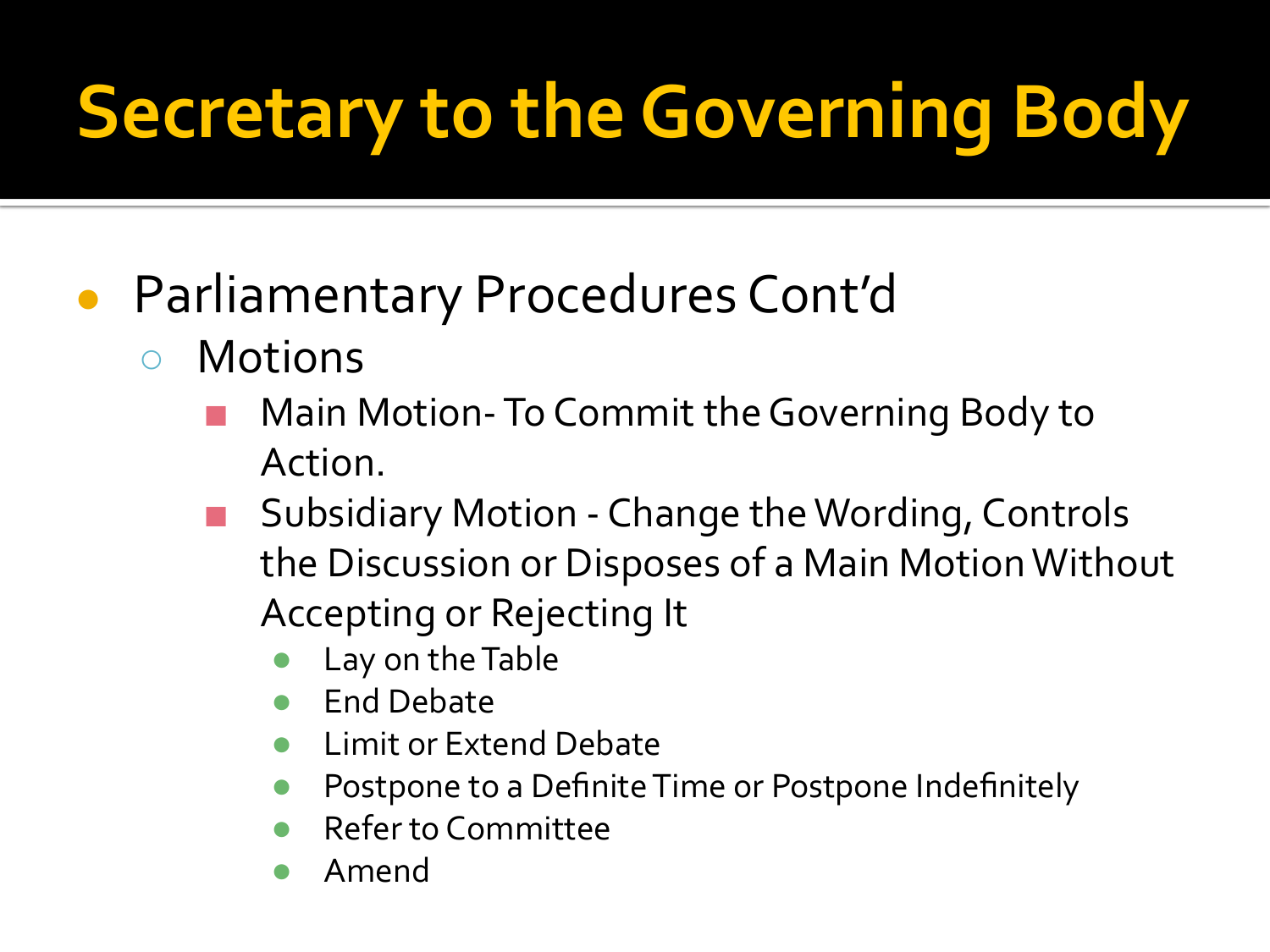- Parliamentary Procedures Cont'd.
	- Incidental Motions Questions of Procedure
		- Division of Question
		- Division of Assembly
		- Withdraw or Modify a Motion
		- **Object to Consideration**
		- Point of Order
		- Parliamentary Inquiry
		- Point of Information
		- Appeal From Decision of the Chair
		- Suspend a Rule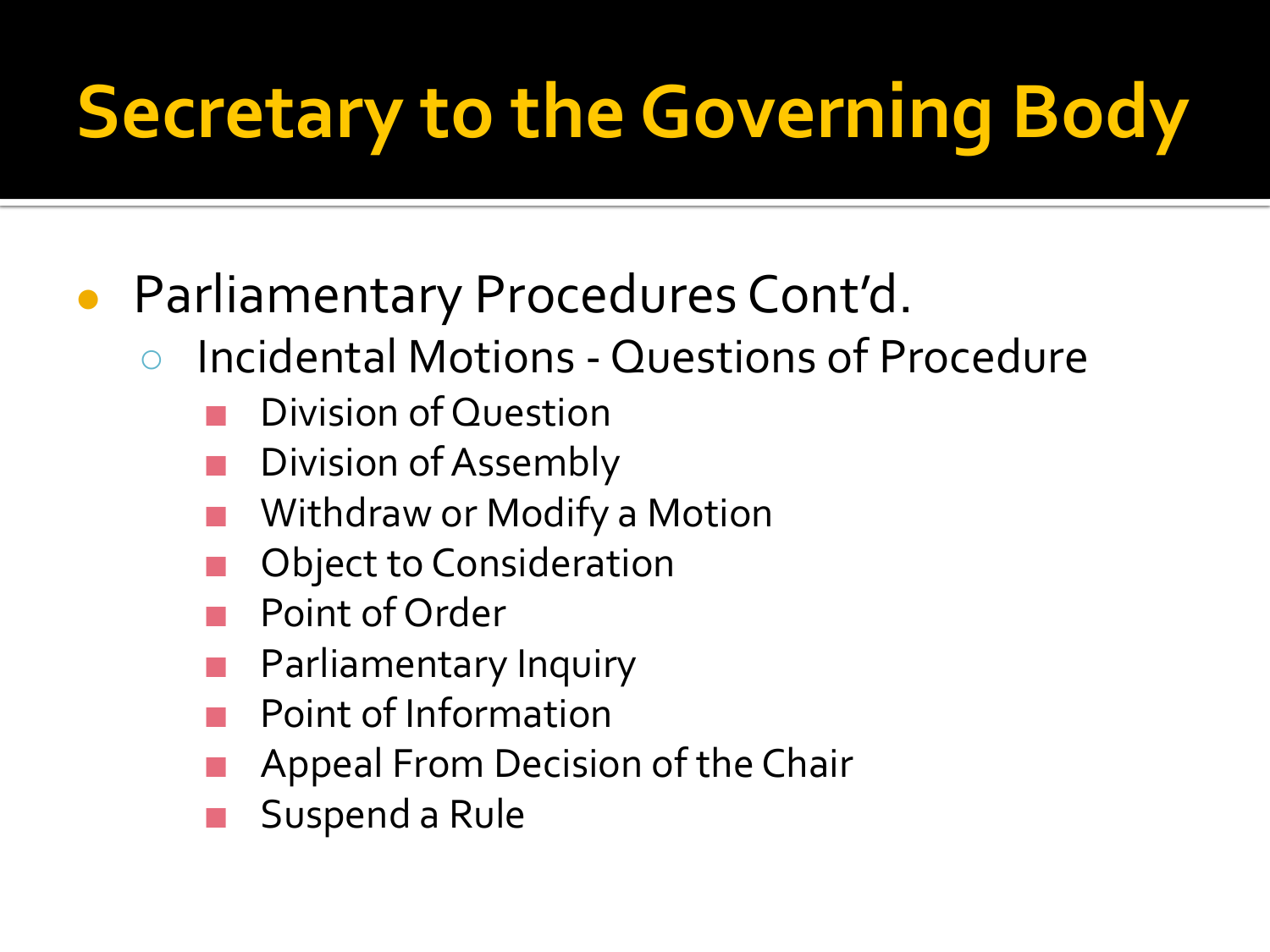- Parliamentary Procedures Cont'd.
	- Voting on Motions (Voice Vote, Roll Call, Show of Hands, Ballot Vote, or Rule of Consent)
	- Tie Vote Defeats a Motion Except to Confirm Action Already Taken
	- Member May Change His or Her Vote Up Until the Result is Announced
	- Member Does Not Have the Right to Explain Vote During Voting (Represents Debate Which is Not Permitted)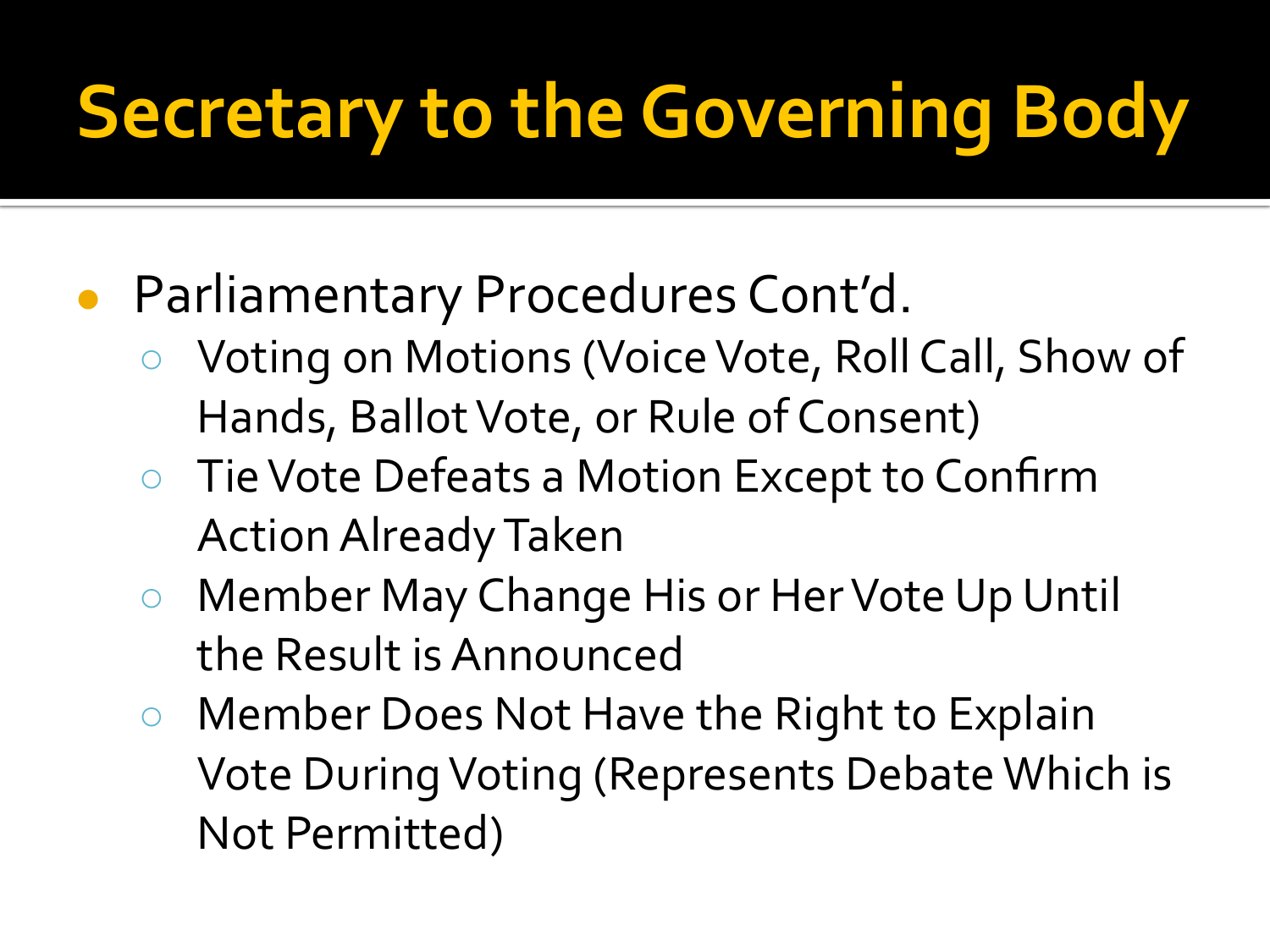# **Public Meeting Tips**

- Review Your Meeting Materials in Advance of Meeting (Not Being Prepared Becomes Obvious to Those in Attendance)
- Reach Out to Your Municipal Clerk or Business Administration with Questions About the Agenda
- Asking Questions at the Meeting is Perfectly Acceptable - Provides for Transparency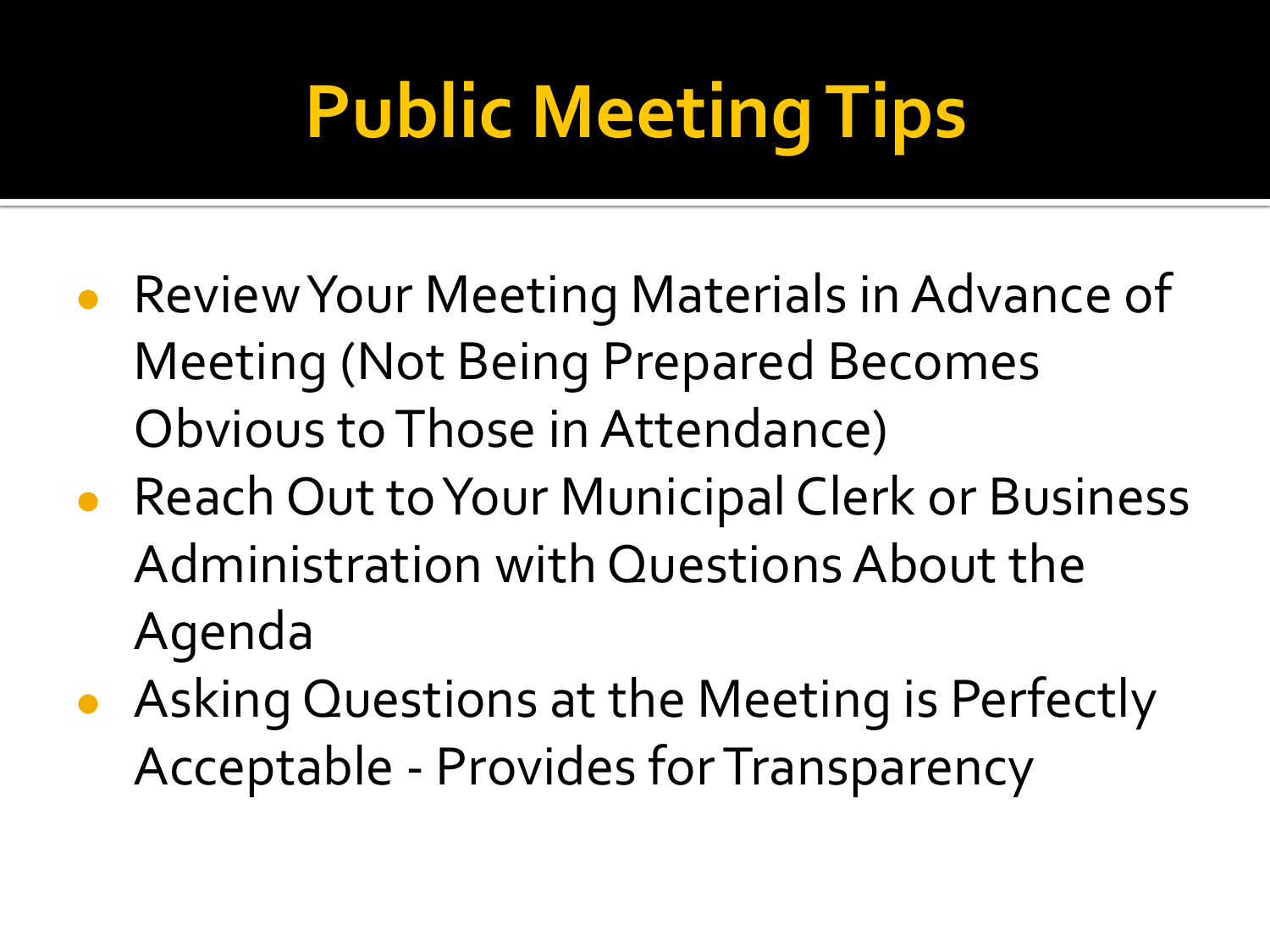# **Public Meeting Tips Cont'd.**

- Don't Hesitate to Say You Don't Know the Answer - You Will Get Back to Them.
- Let Them Know That You Will Take Their Comments/Suggestions Under Advisement, Again, Get Back to Them With Response
- Keep Every Promise That You Make and Only Make Promises That You Can Keep!
- Your Decisions Will Not Always be Easy & Not Everyone Will Always Agree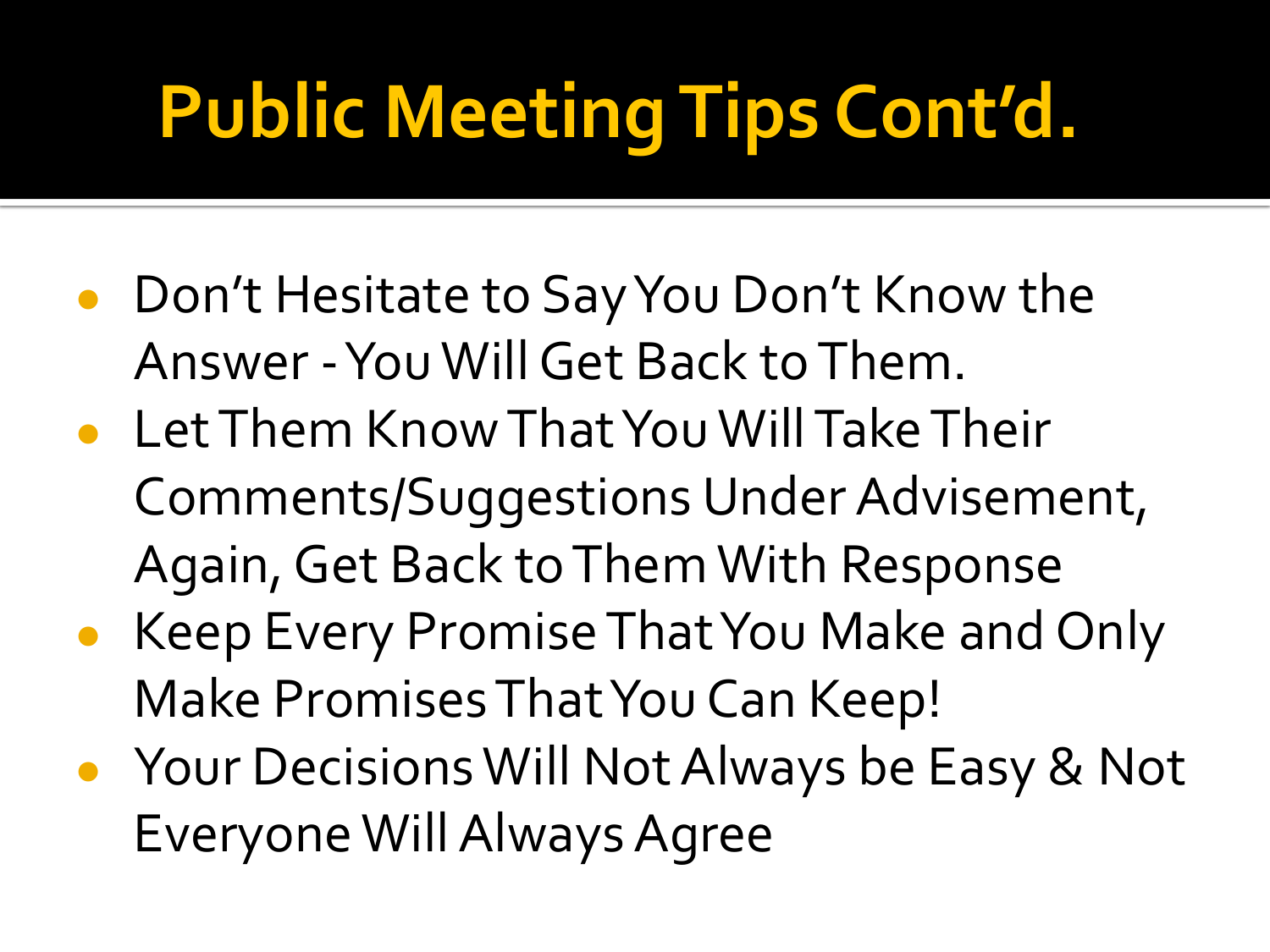### **Open Public Records Act**

- P.L. 2001, Chapter 404 Statutory Right to Access Records that are Made, Maintained and Kept on File or Received in the Course of Official Business
- Municipal Clerk is the Official Designated to Address Requests
- Many Towns Must Hire Outside Legal Counsel
- Law is Currently Outdated and Unbalanced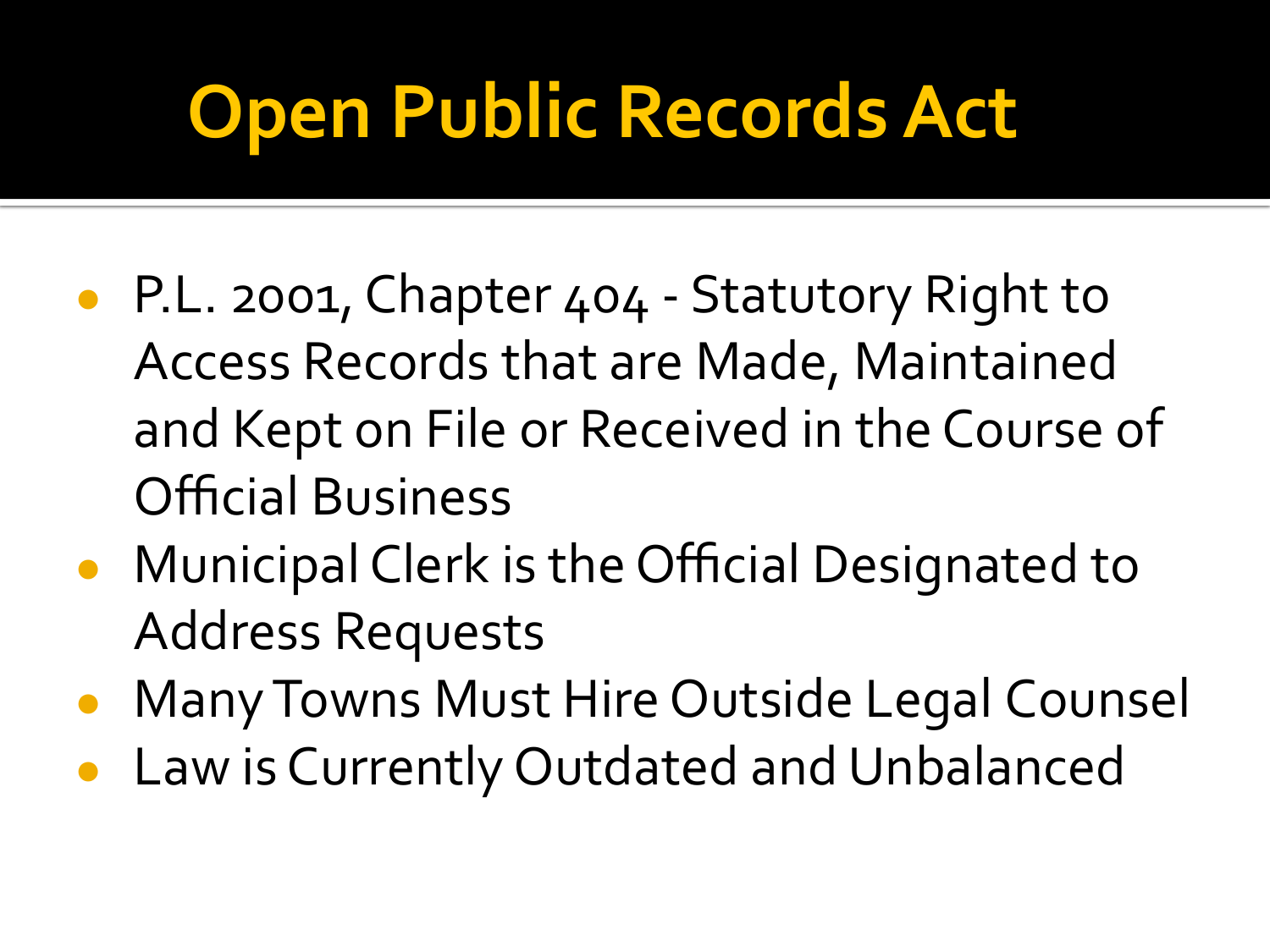## **Open Public Records Act Tips**

- Do Not Use Your Personal Email Address or Cell Phone to Conduct Official Business
- Official Business Emails Must Be Kept for Seven (7) Years
- Social Media Pages Consult Your Attorney
- Violations/Penalties (Municipal and Civil)
	- 1st Violation \$1,000
	- 2nd Violation \$2,500
	- 3rd Violation \$5,000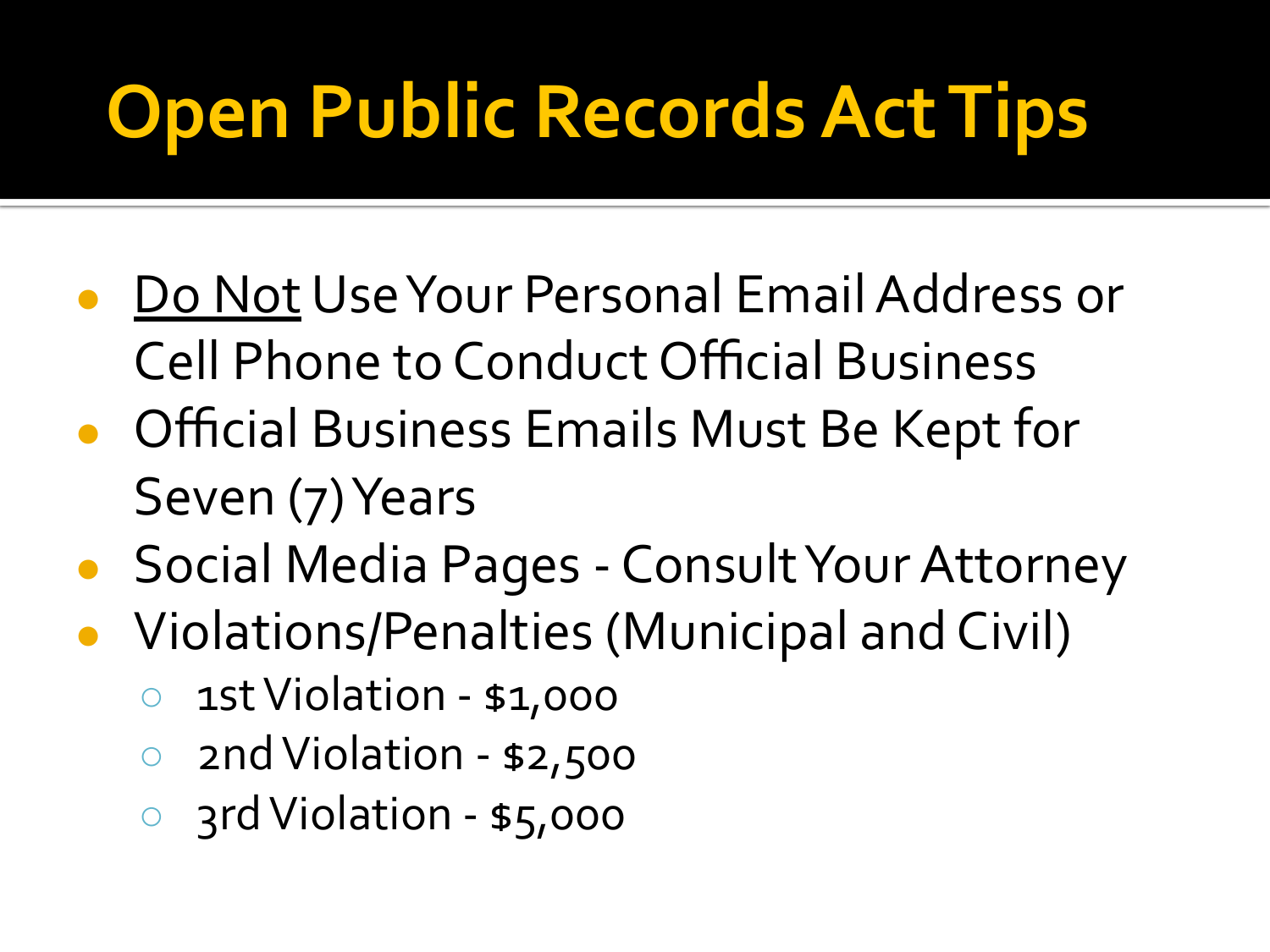#### **Licenses and Permits**

- Authority to License
	- Governing Bodies are Given the General Power to Make, Amend, Repeal and Enforce Ordinances to License and Regulate
	- Governing Bodies May, by Ordinance, Require as a Condition that the Owner Pay Any Delinquent Property Taxes or Assessments on Property that is the Subject of the License or on Which a Licensed Activity or Business will be Conducted.
	- Exempt to the above Alcoholic Beverage Lics.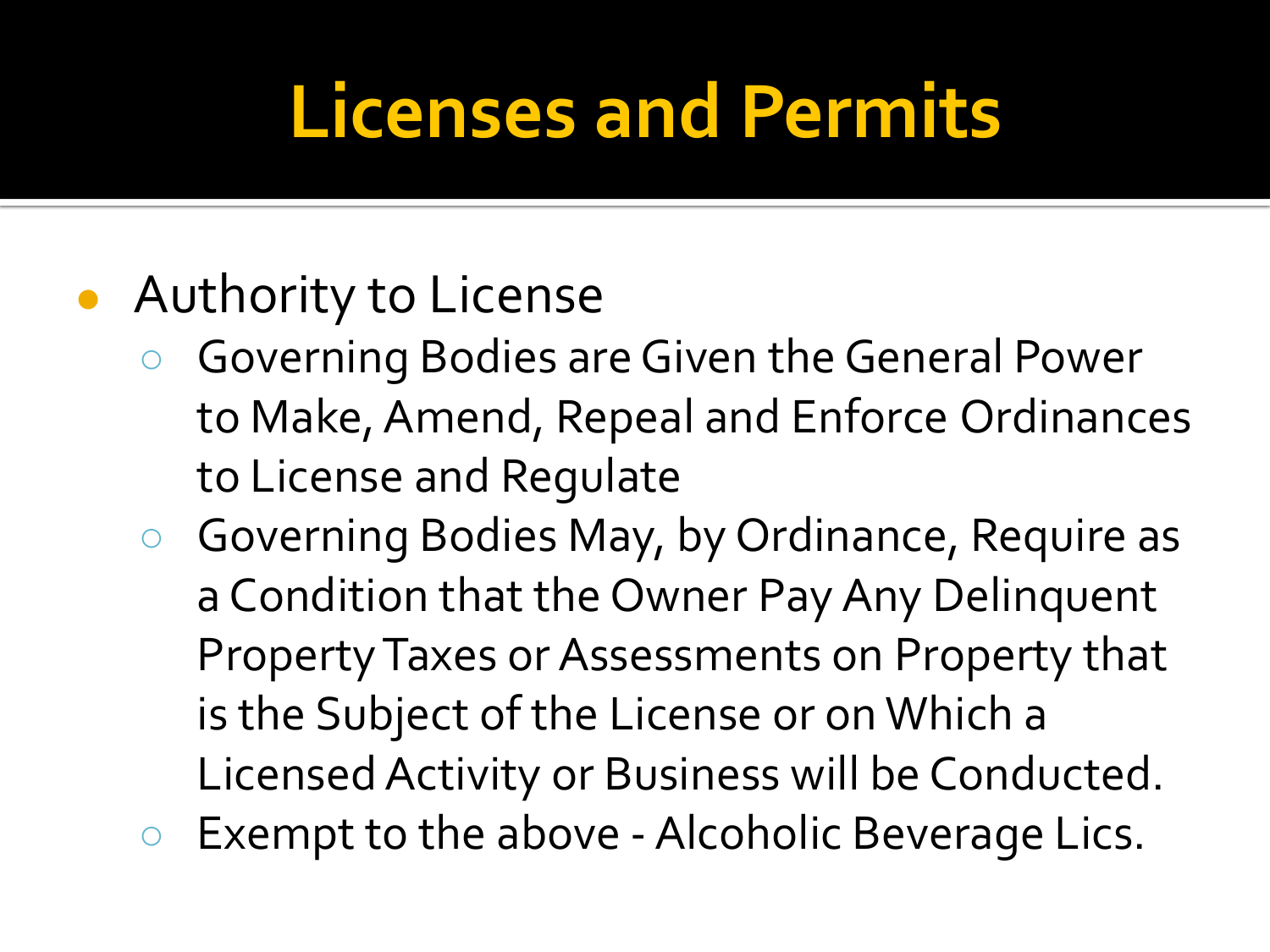#### **Licenses and Permits Cont'd.**

- May Also Provide for License Revocation or Suspension if Taxes or Assessments Become Delinquent for at Least Three (3) Consecutive Quarters (NJSA 40:52-1.2)
- Municipal Clerk Administers Process Many, But Here Are Just a Few:
	- Dog Licenses
	- Bingo and Raffle
	- Alcoholic Beverage License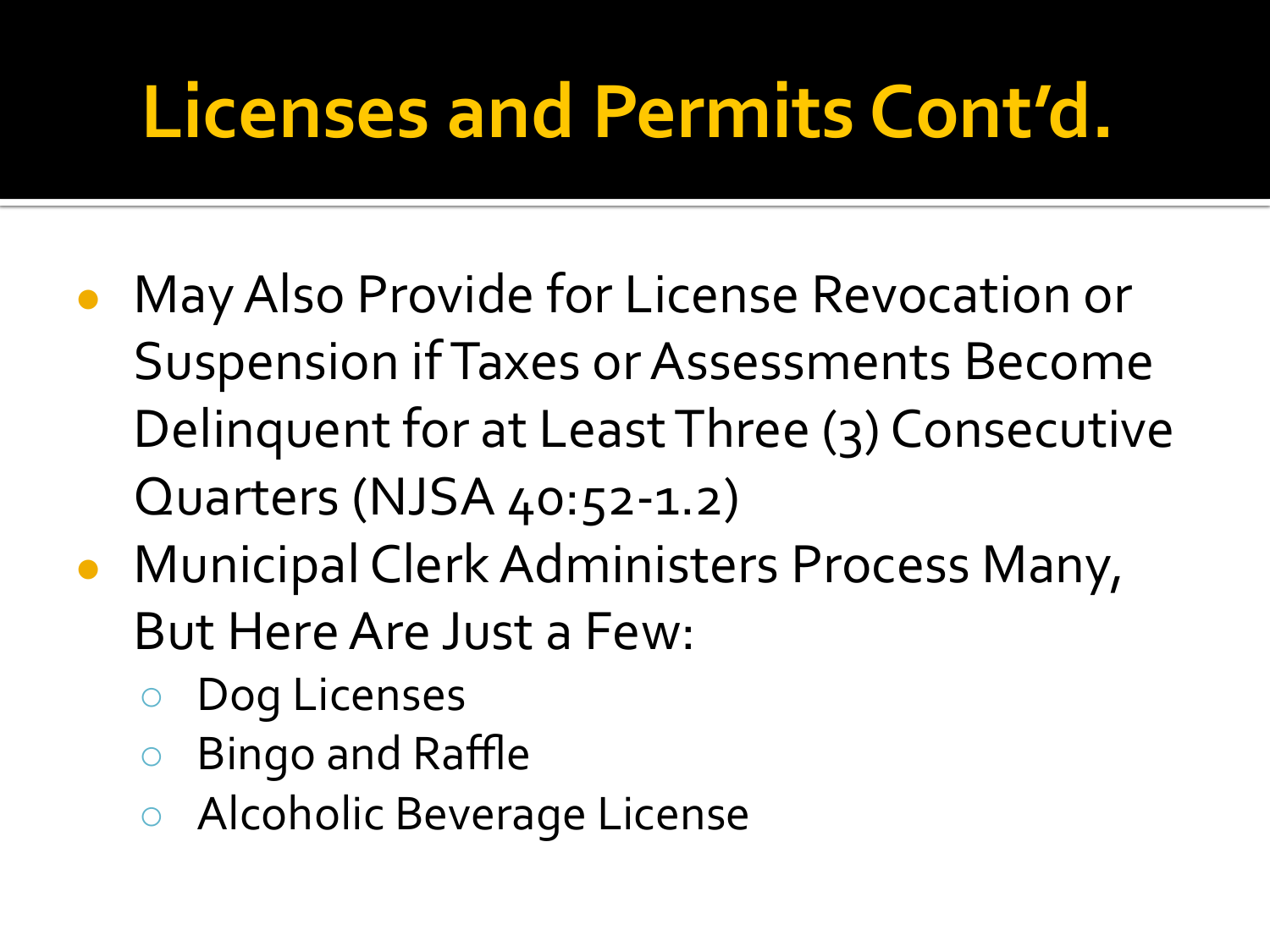## **International Association of Municipal Clerks Certication**

#### **Certified Municipal Clerk**

- Minimum 120 Hours of University Instruction
	- **Management**
	- **Communication**
	- Leadership
- **Master Municipal Clerk** 
	- Advanced Programs 3 Components
		- **Educational**
		- **Professional Management**
		- **Social Contribution**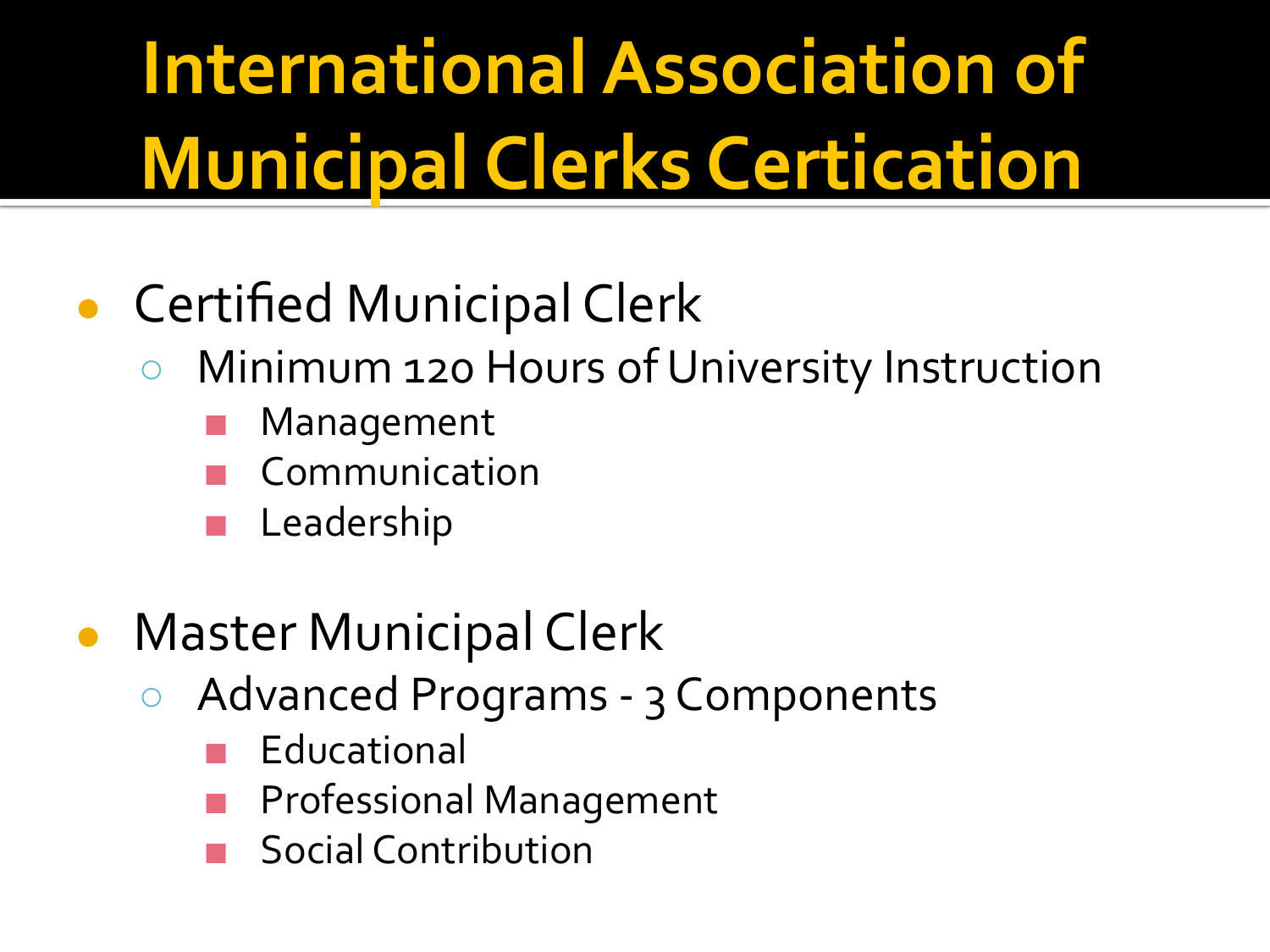## **Municipal Land Use Law**

- Administrative Officer
	- The Municipal Clerk is the AO Under the Law (N.J.S.A. 40:55D-1 Et Seq.) Unless Otherwise Designated by Local Ordinance and Such Duties Include:
		- Receive Applications and Maps for Development
		- Prepare Lists of Property Owners to be Served with **Notices**
		- **Issue Certificates of Subdivision Approval**
		- Issue or Deny Zoning Permit with Ten (10) Business Days of Receipt.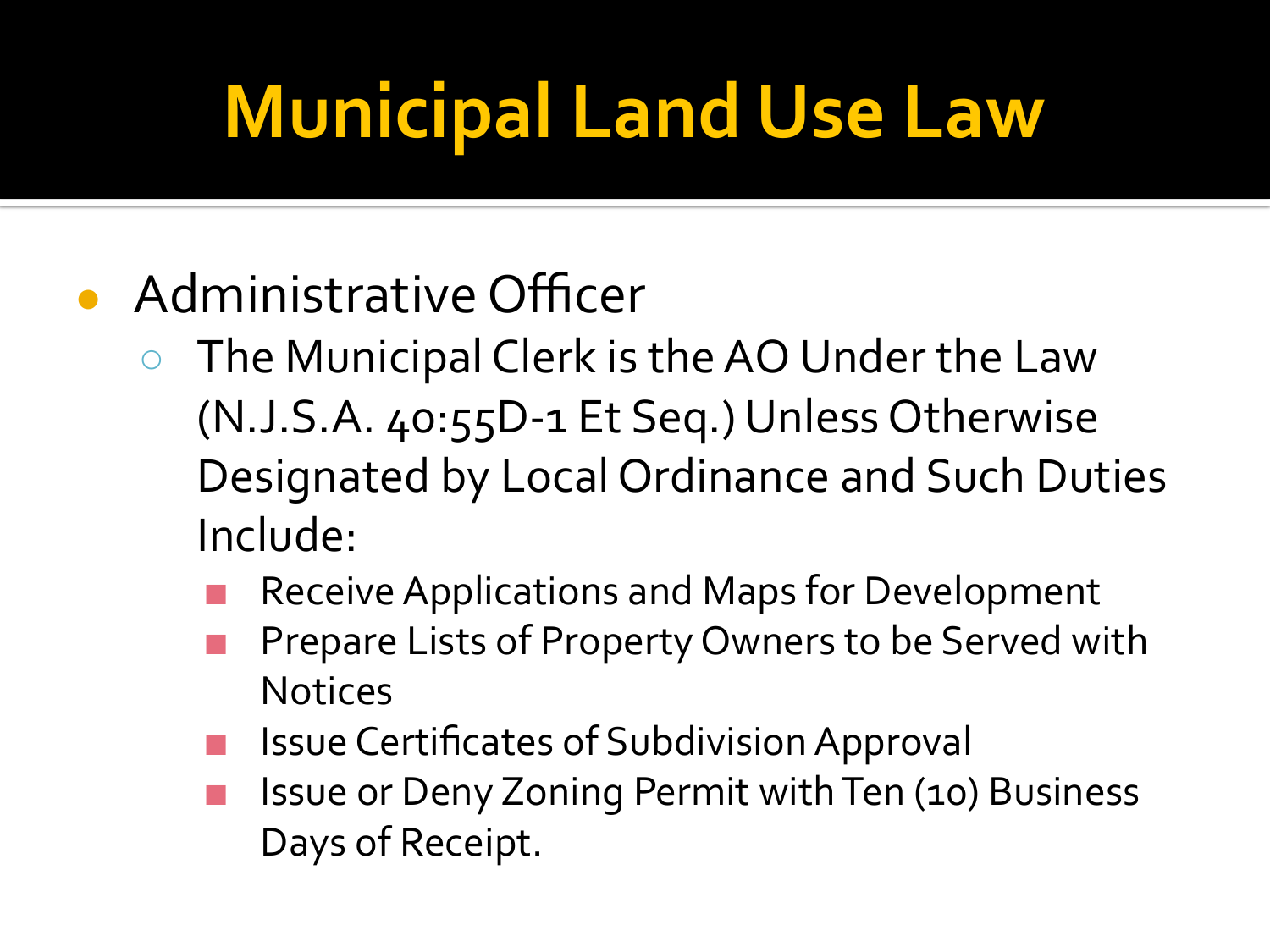#### **● OPEN PUBLIC MEETINGS ACT**

- Quorum Majority of Members Assembled to Conduct Business
- Agendas Preparation/Distribution
	- Must Be Made Available to the Public
	- Should Be Concise and Well Organized
	- Standard Order of Business May Be Suspended
- Consent Agenda Provides Rapid, Effective Action on Routine, Non-Controversial Matters Needing No Discussion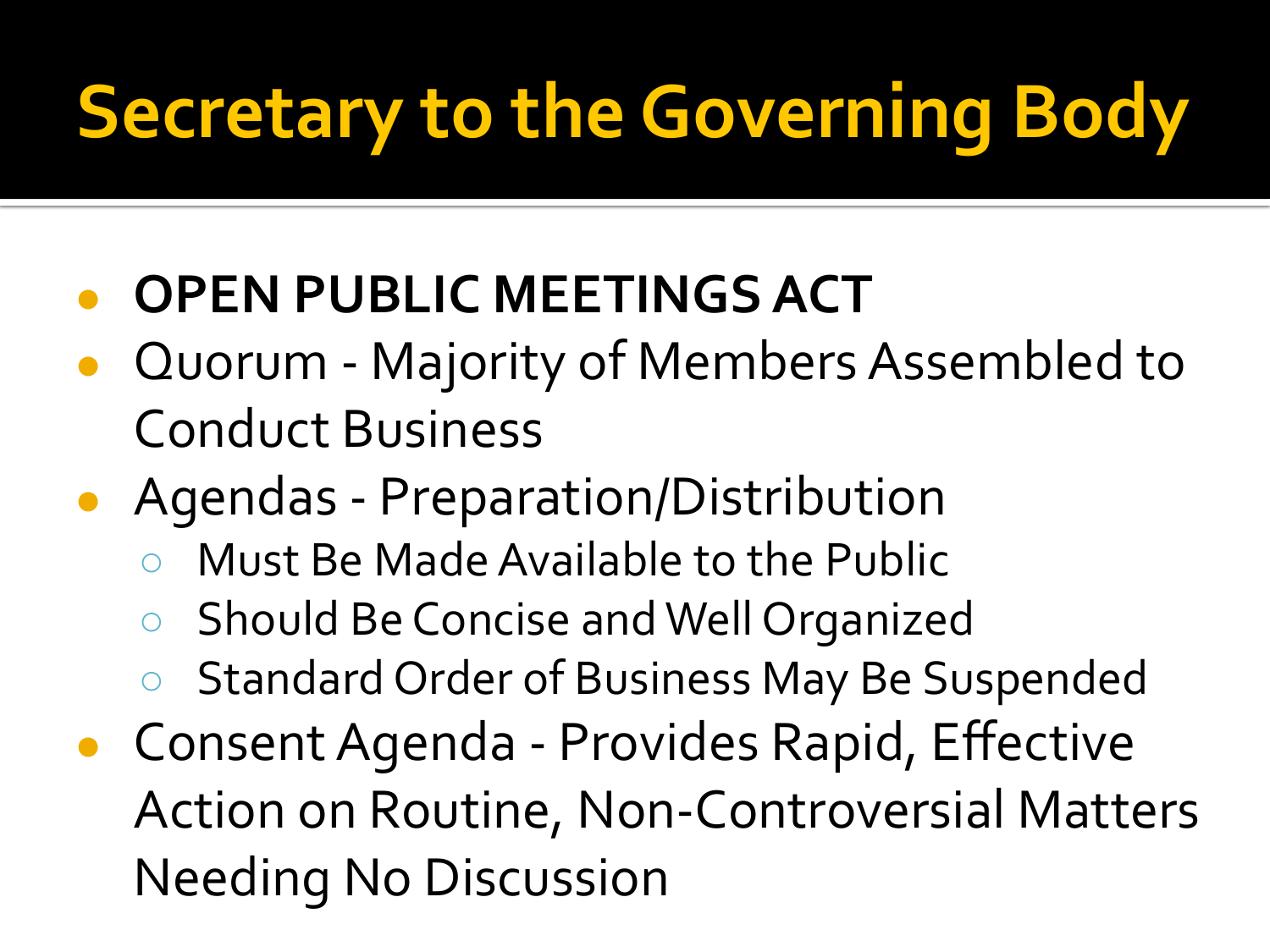#### **Bond Ordinances**

- The Authorization of Bonds is Method by Which Municipalities Incur Debt to Finance Capital Projects Over Time Rather Than Provide for the Total Cost of the Project in the Current Annual Budget
- The Municipality Issues Bonds or Notes in Order to Borrow, and These are Known as Municipal Obligations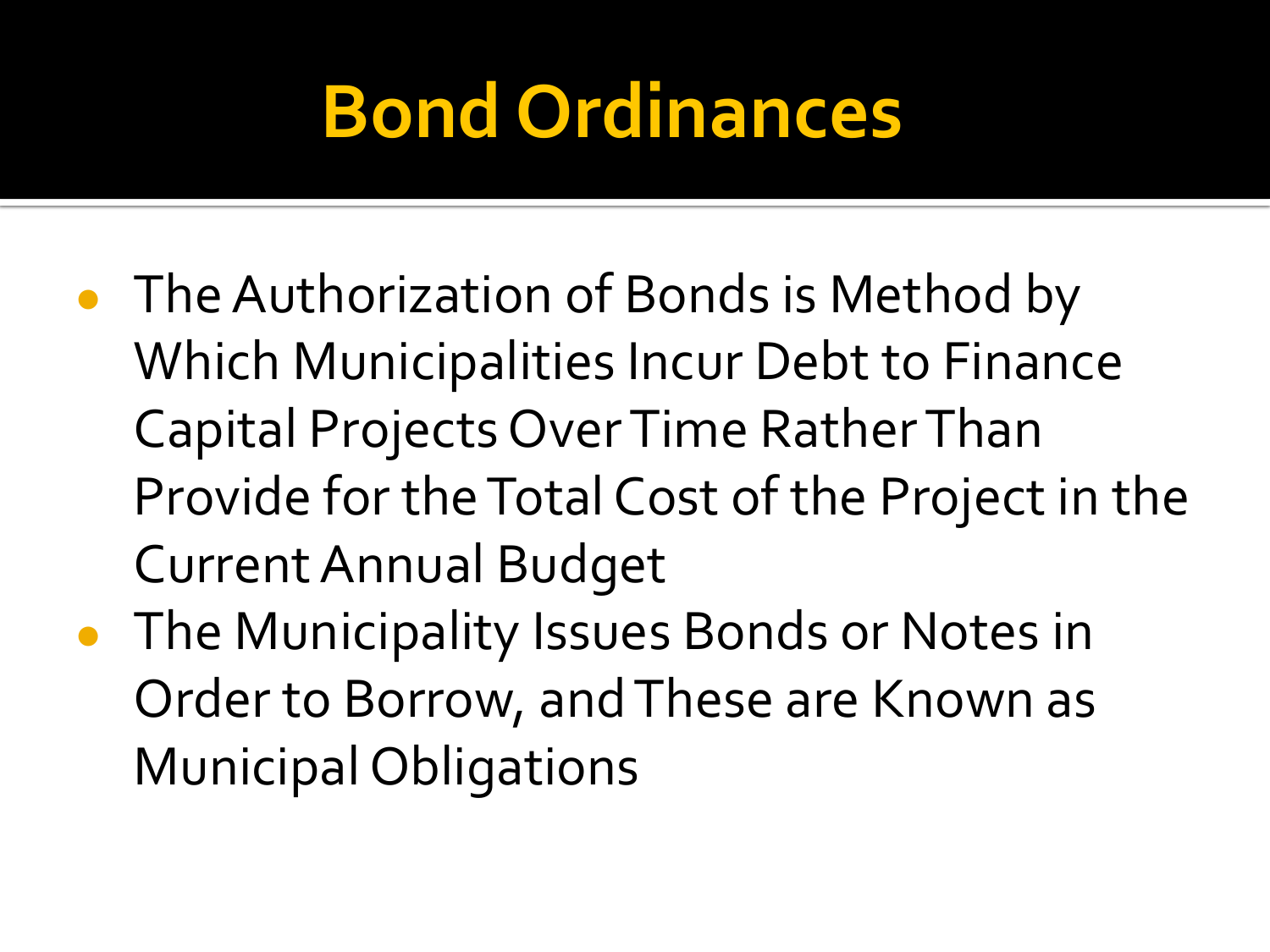#### **Bond Ordinances Cont'd.**

- The Local Bond Law Provides that Any Local Government, by Bond Ordinance, May Incur Indebtedness, Borrow Money, Authorize and Issue Negotiable Obligations for Financing Specified Items
- Capital Projects May Be Paid for by the Expenditure of Funds from Moneys in the Capital Improvement Fund or Through the Sale of Municipal Bonds or Notes to Finance the Purchase